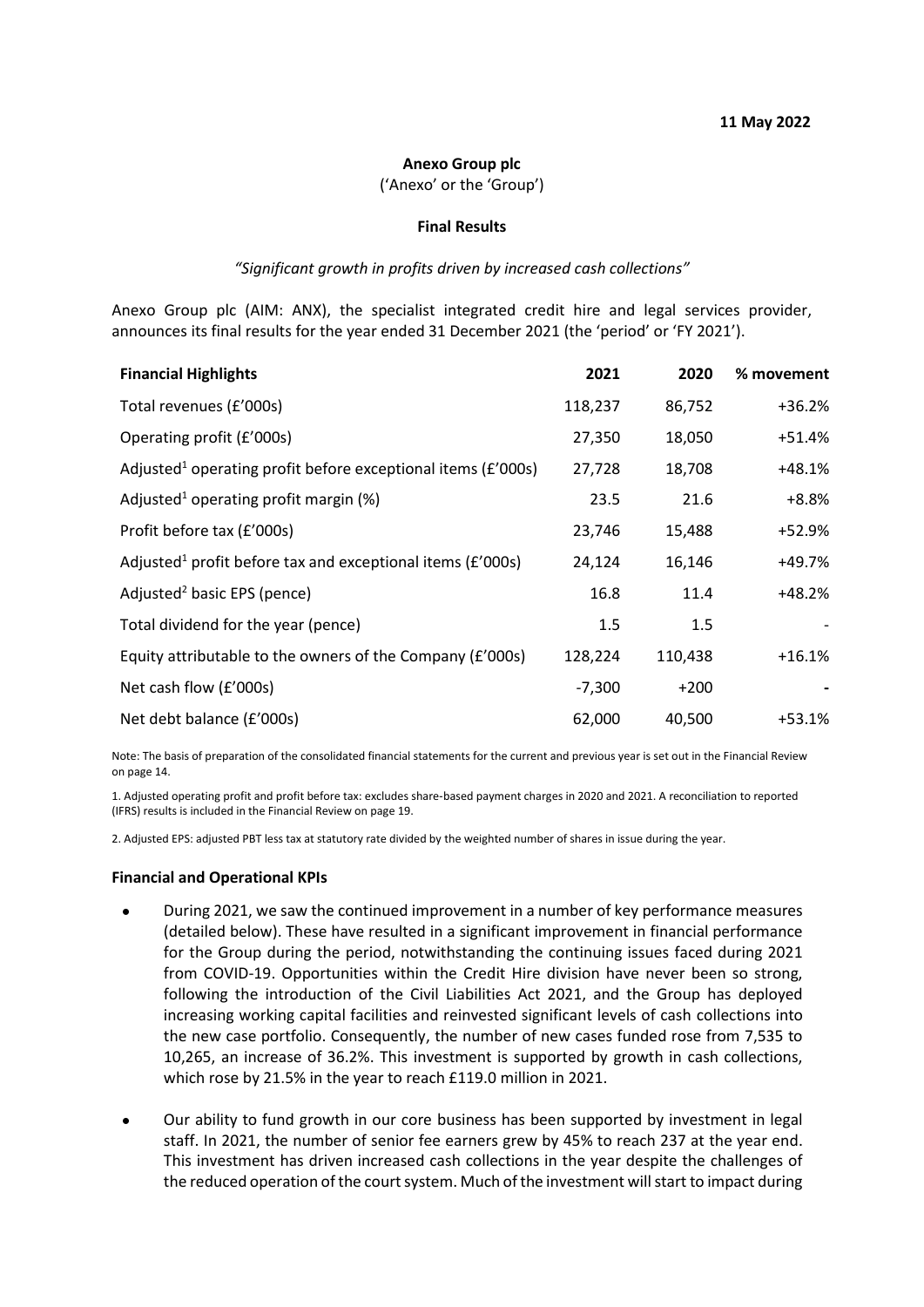2022 and beyond, reflecting the life cycle of a typical credit hire claim and the time a new starter takes to reach settlement maturity.

| KPI's                                        | 2021    | 2020   | % movement |
|----------------------------------------------|---------|--------|------------|
| Total revenues (£'000s)                      | 118,237 | 86,752 | $+36.3%$   |
| Gross profit (£'000s)                        | 91,481  | 67,952 | $+34.6%$   |
| Adjusted operating profit (£000's)           | 27,728  | 18,708 | $+48.2%$   |
| Adjusted operating profit margin (%)         | 23.5%   | 21.6%  | $+10.9%$   |
| Vehicles on hire at the year-end (no)        | 2,366   | 1,613  | +46.7%     |
| Average vehicles on hire for the year (no)   | 1,834   | 1,515  | $+21.1%$   |
| Number of hire cases settled                 | 6,187   | 5,236  | $+18.2%$   |
| Cash collections from settled cases (£'000s) | 119,007 | 97,977 | $+21.5%$   |
| New cases funded (no)                        | 10,265  | 7,535  | $+36.2%$   |
| Legal staff at the period end (no)           | 634     | 518    | $+22.4%$   |
| Average number of legal staff (no)           | 590     | 498    | $+18.5%$   |
| Total senior fee earners at period end (no)  | 237     | 163    | +45.4%     |
| Average senior fee earners (no)              | 201     | 144    | +39.6%     |

## **Commenting on the Final Results, Alan Sellers, Executive Chairman of Anexo Group plc, said:**

"I am pleased to report that the Group has had a successful 2021, building on the achievements of 2020. The results demonstrate the resilience of the Group's business model, as we improved on last year's cash collections, whilst still facing uncertainty due to the COVID-19 pandemic. Group revenues in 2021 increased by over a third compared to the previous year.

"Opportunities within the Credit Hire division have never been so strong. As a result, the Group has focused considerable resource here and has seen the number of new cases funded rise substantially.

"The Board remains focused on long term growth, and we are confident that there are significant opportunities that exist in 2022 to build upon our successful platform. The growth of our Housing Disrepair Division throughout 2021, as well as our already resilient business model, presents an exciting outlook for the year ahead."

## **Analyst Briefing**

A conference call for analysts will be held at 9.30am today, 11 May 2022. A copy of the Final Results presentation is available at the Group's website: <https://www.anexo-group.com/>

An audio webcast of the conference call with analysts will be available after 12pm today: <https://www.anexo-group.com/content/investors/latest-results>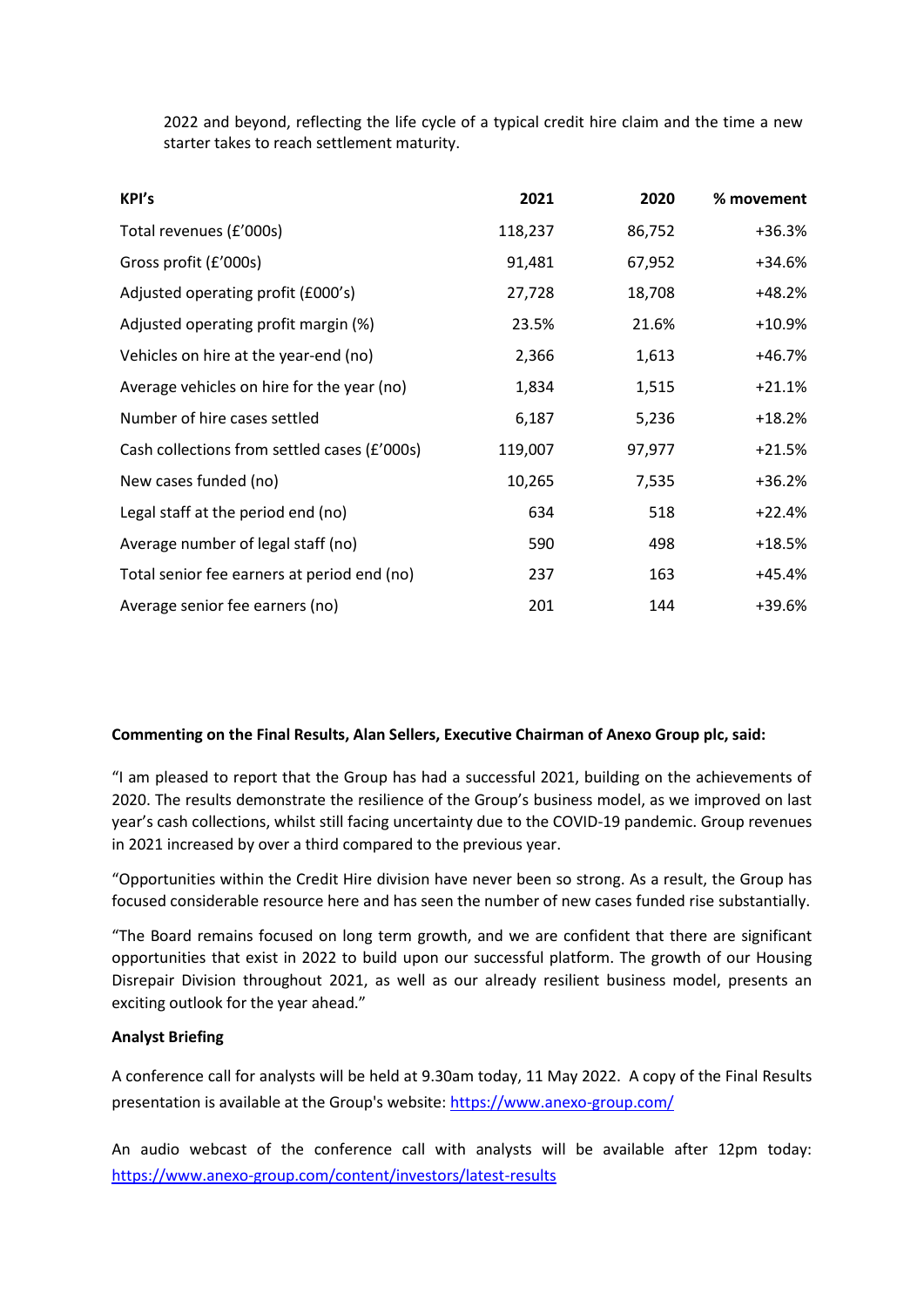#### **For further enquiries:**

**Anexo Group plc** +44 (0) 151 227 3008 Alan Sellers, Executive Chairman [www.anexo-group.com](http://www.anexo-group.com/) Mark Bringloe, Chief Financial Officer Nick Dashwood Brown, Head of Investor Relations

## **WH Ireland Limited (Nominated Adviser & Joint Broker)** Chris Hardie / Darshan Patel / Enzo Aliaj (Corporate) Fraser Marshall / Harry Ansell (Broking)

**Arden Partners plc (Joint Broker)** John Llewellyn-Lloyd / Louisa Waddell (Corporate) Tim Dainton (Equity sales)

+44 (0) 20 7614 5900 [www.arden-partners.co.uk](http://www.arden-partners.co.uk/)

+44 (0) 20 7220 1666

[www.whirelandplc.com/capital-markets](https://url.avanan.click/v2/___https:/eu-west-1.protection.sophos.com?d=whirelandplc.com&u=aHR0cDovL3d3dy53aGlyZWxhbmRwbGMuY29tL2NhcGl0YWwtbWFya2V0cw==&i=NWNkOTc2NmM5OWJhMjAxMDhmN2IyYzQ1&t=SXVCMnArbXpCUWFUR3hiN0dhVjR5Q3d4VDNrTGVJc1JZVXNxWVRpbE8zcz0=&h=0482e68813aa4f569a47aab5cdad04d1___.YXAxZTp3aGlyZWxhbmRwbGMyOmE6bzpjYjY3ZDZhNTE1ZmUwZTA0Zjg3MDFkYTJhYTAxZGMyNDo2OmU0NjA6M2ViNTgwYzkxMmM5NTFlMzUyMzM1ODhlNzcyOGFhMjZhNjI0OTkzOGRkOTkzZjQ5NTUzNjFjYzE5N2UwYTBkNzpoOlQ)

## **Notes to Editors:**

Anexo is a specialist integrated credit hire and legal services provider. The Group has created a unique business model by combining a direct capture Credit Hire business with a wholly owned Legal Services firm. The integrated business targets the impecunious not at fault motorist, referring to those who do not have the financial means or access to a replacement vehicle.

Through its dedicated Credit Hire sales team and network of 1,100 plus active introducers around the UK, Anexo provides customers with an end-to-end service including the provision of Credit Hire vehicles, assistance with repair and recovery, and claims management services. The Group's Legal Services division, Bond Turner, provides the legal support to maximise the recovery of costs through settlement or court action as well as the processing of any associated personal injury claim.

The Group was admitted to trading on AIM in June 2018 with the ticker ANX. For additional information please visit: [www.anexo-group.com](http://www.anexo-group.com/)

## **Chairman's Statement**

On behalf of the Board, I am pleased to report a year of significant growth by the Group in the face of considerable ongoing nationwide challenges. These results reflect our continued focus on increasing cash settlements through the expansion of our Legal Services division, while using our working capital to maximum effect to ensure growth in our Credit Hire division. This emphasis on facilitating growth led to significant increases in both cash collections and vehicle numbers, culminating in record numbers of vehicles on the road at the end of the year. We have continued to invest in our advocacy practice, particularly through our Housing Disrepair Division, and we believe the division will become a significant contributor to future revenues.

The Board continues its close monitoring of progress in our core divisions while seeking to take advantage of the significant growth opportunities which are presenting themselves as we emerge from the pandemic and believes that the Group is well positioned for further strong performance in 2022 and beyond.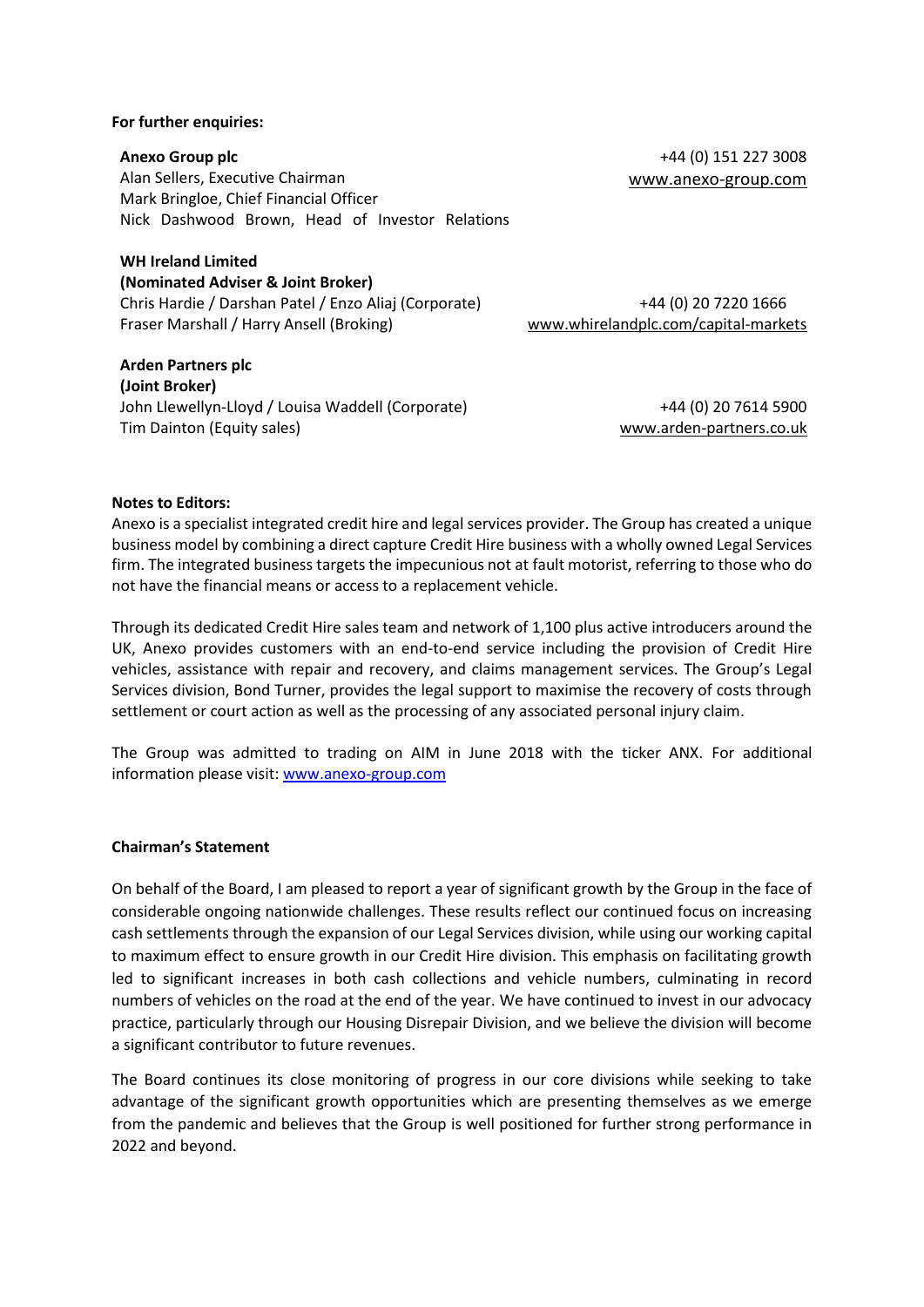## **Group Performance**

Anexo experienced strong growth in 2021, despite the ongoing disruption caused by the ongoing COVID restrictions. Trading across our divisions has been robust and our core business has proved extremely resilient. As a result, Group revenues in 2021 increased by 36.2% to £118.2 million (2020: £86.8 million). Adjusted profit before tax rose 49.7% to £24.1 million (2020: £16.1 million), reflecting the continued investment in staff, IT and associated infrastructure costs associated with the headcount increase (investment in 2020: £6.5 million). The Group issued a trading statement on 18 January 2022 stating that profit before tax would significantly exceed market expectations.

The Group's focus on growth meant that 2021 was a period of cash absorption to take advantage of the opportunities for new contracts, as well as the ongoing withdrawal of a number of competitors from the market and the impact of the introduction of the Civil Liabilities Act, which severely curtails the ability of personal injury solicitors to recover substantial legal costs. To accommodate this growth the Group increased its available working capital facilities and continued the expansion of staff numbers and the necessary supporting infrastructure to support increased case settlements.

## *Credit Hire division*

The Group's Credit Hire division, EDGE, saw further record performance in vehicle provision during the year. The number of new vehicle hires continued to be impacted by lockdowns in 2021. However, a large number of EDGE customers are classed as key workers, including couriers (who have been extremely active throughout the pandemic) as well as health professionals, teachers, nursery staff, emergency workers and supermarket personnel. As a consequence, and with the backdrop of a reduction in competition in the market following changes implemented by the Civil Liabilities Act 2021, vehicle numbers recovered strongly and reached record levels in the latter part of 2021. The number of vehicles on hire at the end of 2021 rose 46.7% to 2,366 (2020: 1,613) and the average number of vehicles on hire throughout the financial year rose 21.1% to 1,834 (2020: 1,515).

Revenues within the Credit Hire division grew by 38.2% to £71.3 million (2020: £51.6 million). The Group maintains its claims acceptance strategy of deploying its resources into the most valuable claims, thereby growing claims while preserving working capital. The Group monitors its fleet size constantly, enabling it to respond quickly to changes in demand and strategic priorities by deploying its vehicles appropriately with focus remaining firmly on McAMS, the motorcycle division.

## *Legal Services division*

The Group's Legal Services division, Bond Turner, has continued its focus on cash collections and corresponding investment in staff to drive increased case settlements. This strategy has had a significant positive impact on financial performance. Revenues within the Legal Services division, which strongly correlates to cash, increased by 33.2% to £46.9 million (2020: £35.2 million). The continued growth of the Bolton office, which opened in December 2018, and the opening of the Leeds office at the beginning of 2021 have provided considerable opportunities for recruitment. During the pandemic, and following the implementation of the Civil Liabilities Act 2021, the Group has seen a number of personal injury solicitors withdrawing from the market and embarking on a run-off strategy. In addition, a number of high-quality staff at competitor firms were placed on furlough. Taking advantage of these recruitment opportunities has resulted in staff numbers rising at all levels, with the ability to retrain personal injury solicitors in the field of credit hire for suitable placement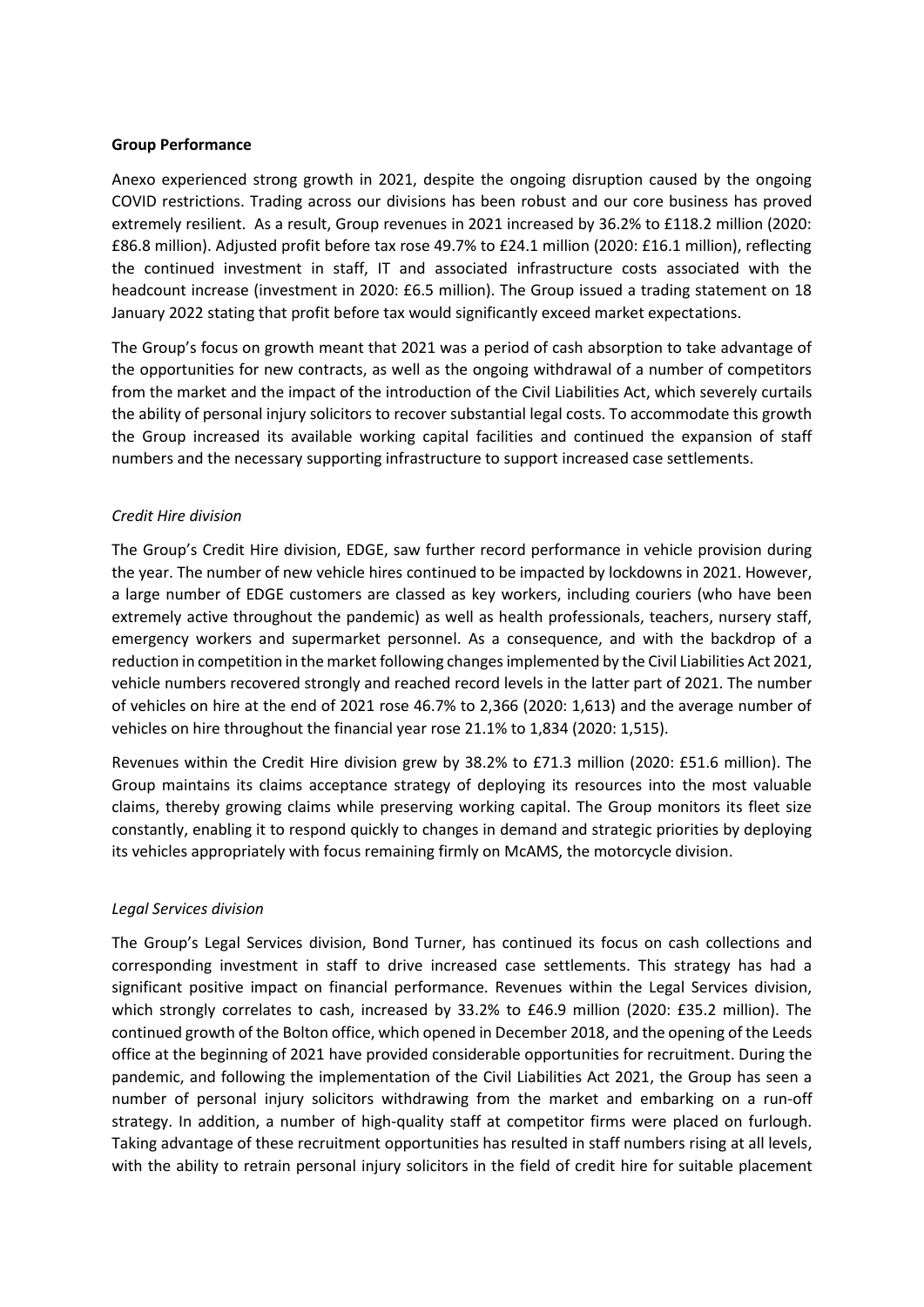within Bond Turner. At the end of December staff numbers within Bond Turner stood at 634, a 22.4% increase on the 2020 figure of 518. Of these, a total of 237 were senior fee earners, up 46.3% (2020: 163).

## *MCE Insurance*

Towards the end of 2021 we announced the signing of a major agreement with UK-based broker MCE Insurance ('MCE') to offer post-accident claims services to all MCE's non-fault insurance customers. This follows motor insurer Sabre Insurance Group plc signing an agreement with MCE which will see it become the exclusive underwriter of MCE's motorcycle policies.

UK-based MCE is independently owned and since its foundation in 1975 has grown to become one of the UK's largest providers of motorcycle insurance. Under the terms of the agreement, we will assume responsibility for dealing with claims from customers of MCE who are victims of non-fault accidents. Replacement motorcycles will be provided through our credit hire division, Edge, and customers will be supported in their legal claims against the at-fault insurer by its legal services division, Bond Turner. Where appropriate, claims will include personal injury and damage to possessions and equipment as well as vehicle repair or replacement. Statistics show that motorcyclists are particularly vulnerable to personal injury as a result of non-fault accidents.

The contract commenced in November 2021 and generated over 500 claims by the end of the year. We anticipate that the contract will generate an increasing level of credit hire opportunities for the Group during 2022, adding to our growth opportunities within the core business.

## *VW Emissions Case*

The pursuit of the class action against Volkswagen AG ('VW') and its subsidiaries (the 'VW Emissions Case') has continued during 2021. A judgment announced in the High Court of Justice on 6 April 2020 found that VW had indeed subverted key air pollution tests. VW was subsequently refused permission to appeal that judgment. Time limitations for the case expired in September 2021, meaning that no more claims can be brought against VW.

A court date for the case has now been scheduled for January 2023, prior to which we will seek to negotiate settlement of the case.

Bond Turner is acting on behalf of a number of individuals who have registered claims against VW and is currently actively engaged on approximately 13,000 cases. The marketing campaign has been largely conducted via social media channels as well as via the use of internal customer records with all marketing costs being written off as incurred.

The Board believes that, in the event of a settlement, the percentage of potential damages and associated costs accruing to Anexo would have a significant positive impact on the Group's expectations for profits and cash flow for the relevant accounting period. There is no certainty that a settlement in favour of Bond Turner's clients will be reached, nor is there any guarantee that such a settlement would include financial compensation. The timeline for progress towards a potential settlement is also unclear and no assumptions as to revenue have been included in the Board's internal forecasts for 2022.

## *Mercedes Benz Emissions Case*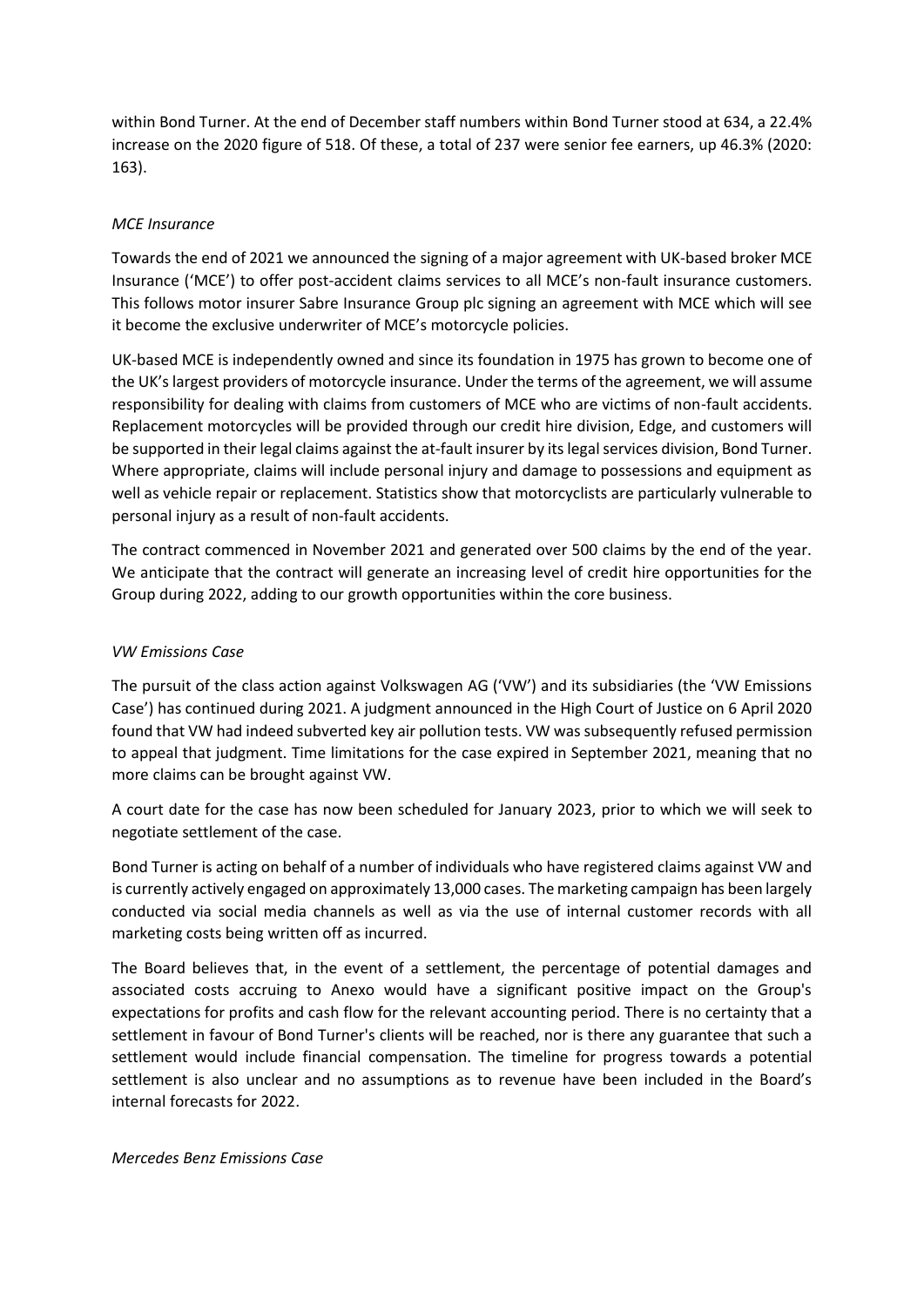Having undertaken our own internal research, which has been subsequently corroborated by counsel, the Group is to start actively sourcing claims against Mercedes Benz, as we have successfully done for VW. To support the case, the Group sourced an additional £3.0 million of funding in November 2021 to cover the anticipated marketing costs.

## *Housing Disrepair*

During the latter part of 2020 we created a new team within our legal services division, Bond Turner, to deal with claims arising from housing disrepair. This team expanded rapidly during 2021. During the year we successfully settled some 500+ claims. At the end of the year, we had a portfolio of over 1,500 ongoing claims. With further investment planned into 2022, the Housing Disrepair team is expected to generate a significant contribution to earnings in 2022 and beyond.

## **Dividends**

The Board is pleased to propose a final dividend of 1.0p per share, which if approved at the Annual General Meeting to be held on 16 June 2022 will be paid on 24 June 2022 to those shareholders on the register at the close of business on 20 May 2022. The shares will become ex-dividend on 19 May 2022. An interim dividend of 0.5p per share was paid on 22 October 2021 (2020: total dividend 1.5p per share).

## **Corporate Governance**

Anexo values corporate governance highly and the Board believes that effective corporate governance is integral to the delivery of the Group's corporate strategy, the generation of shareholder value and the safeguarding of our shareholders' long-term interests.

As Chairman, I am responsible for the leadership of the Board and for ensuring its effectiveness in all aspects of its role. The Board is responsible for the Group's strategic development, monitoring and achievement of its business objectives, oversight of risk and maintaining a system of effective corporate governance. I will continue to draw upon my experience to help ensure that the Board delivers maximum shareholder value.

## **Our employees and stakeholders**

The strong performance of the Group reflects the dedication and quality of the Group's employees. We rely on the skills, experience and commitment of our team to drive the business forward. Their enthusiasm, innovation and performance remain key assets of the Group and are vital to its future success. On behalf of the Board, I would like to thank all of our employees, customers, suppliers, business partners and shareholders for their continued support over the last year.

## **COVID-19 Update**

The COVID-19 pandemic has inevitably caused some continued disruption to the Group's operations. The Group's operations are, however, categorised as essential businesses and as such have been exempted throughout from government restrictions. Its businesses supply and service a broad range of customers who are involved in a non-fault accident and who would otherwise be unable to access the mobility they need. Among these, the Group provides replacement vehicles to many key workers,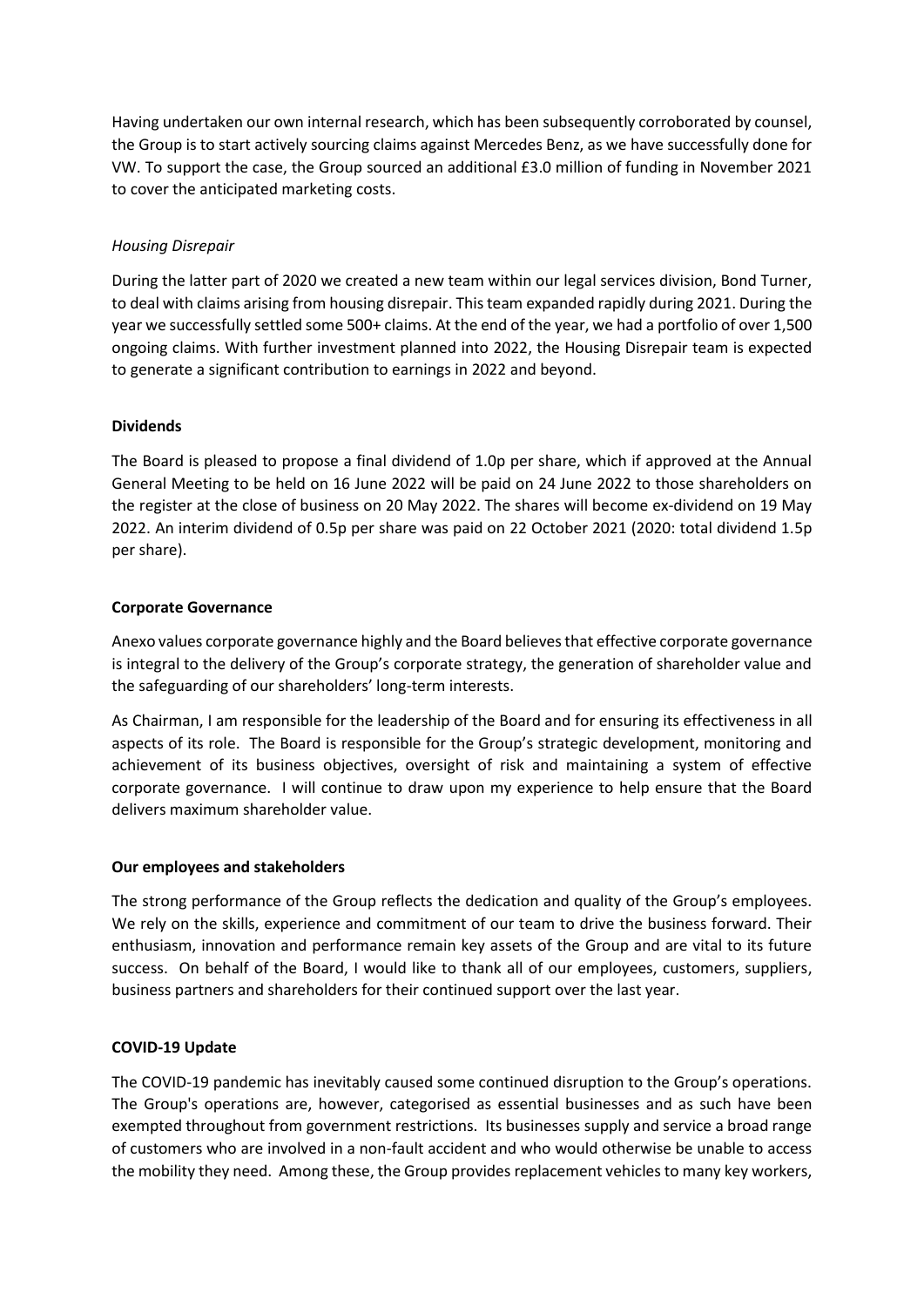including couriers (who have been increasingly active throughout the pandemic) and other customers such as doctors, nurses, schoolteachers, nursery staff, emergency workers and supermarket personnel.

The Group's core businesses continued to be fully operational following the reintroduction of a national lockdown at the end of 2020. Activity levels in the Credit Hire Division (EDGE) have remained high. The COVID-19 pandemic has led to a number of the Group's competitors withdrawing from the market and, as a result, Anexo has been approached by a number of high-quality introducer garages looking for new partnerships. The Group has taken advantage of this unprecedented opportunity to expand its introducer network. Notwithstanding the relaxation of restrictions, vehicles have continued to be delivered and collected by staff who are protected in line with government guidelines. All returned vehicles are valeted as a matter of course before being allocated to a new customer and comprehensive cleaning procedures are being rigorously enforced.

The courts began to return to normal working practices during 2021, while remaining open for remote working. A backlog of those cases requiring physical attendance has inevitably arisen, but the Group's Legal Services division, Bond Turner, has continued to reach case settlements via telephone and online hearings where possible. The progression and settlement of cases was aided by moves from the Ministry of Justice (MOJ), supported by the Judiciary, to allow the remote operation of courts through online and telephone hearings. All our staff returned to office working as quickly as practicable; social distancing guidelines have been observed in all our office locations and extensive COVID safety measures have been implemented.

EDGE, the Group's Credit Hire division, has also remained fully operational throughout 2021.

Due to the unprecedented global impacts of COVID-19, the Company has continually re-assessed and analysed its business strategy with the key focus being minimising the impact on critical work streams, ensuring business continuity and conserving cash flows. As such, increased stakeholder engagement and open communication have become increasingly important in decision making for the Board.

While the COVID-19 crisis has interrupted our regular physical face to face interactions with various stakeholders internally and externally, we do consider them to be important in maintaining open communications and team cohesion and will be reintroducing these gradually, provided it is safe to do so in line with Government guidelines and the needs of individual attendees. In the meantime, we have taken advantage of various video conferencing platforms where appropriate.

## **Current Trading and Outlook**

As our financial performance and KPI's have demonstrated, the Group has continued to perform throughout a period of significant uncertainly, improving vehicle numbers and cash collections to record levels during 2021, demonstrating the strength and resilience of the Group during the current COVID-19 crisis. Whilst others have made redundancies, furloughed staff and withdrawn from the credit hire market, we have continued recruitment throughout the period. This impacted our reported financial performance in 2020 but these investments have resulted in the growth seen in 2021 and will continue to contribute to growth in 2022 and beyond.

As a Board we developed a plan for managing the Group during this ever-changing year and continue to react to take advantage of opportunities as they arise. The expansion of the national vaccination programme and the relaxation of national lockdown from April 2021 has resulted in an increase in opportunities and vehicles on the road, consistent with the trends seen in 2020. As previously announced, however, since year end the Group has modified its approach to vehicle funding. We have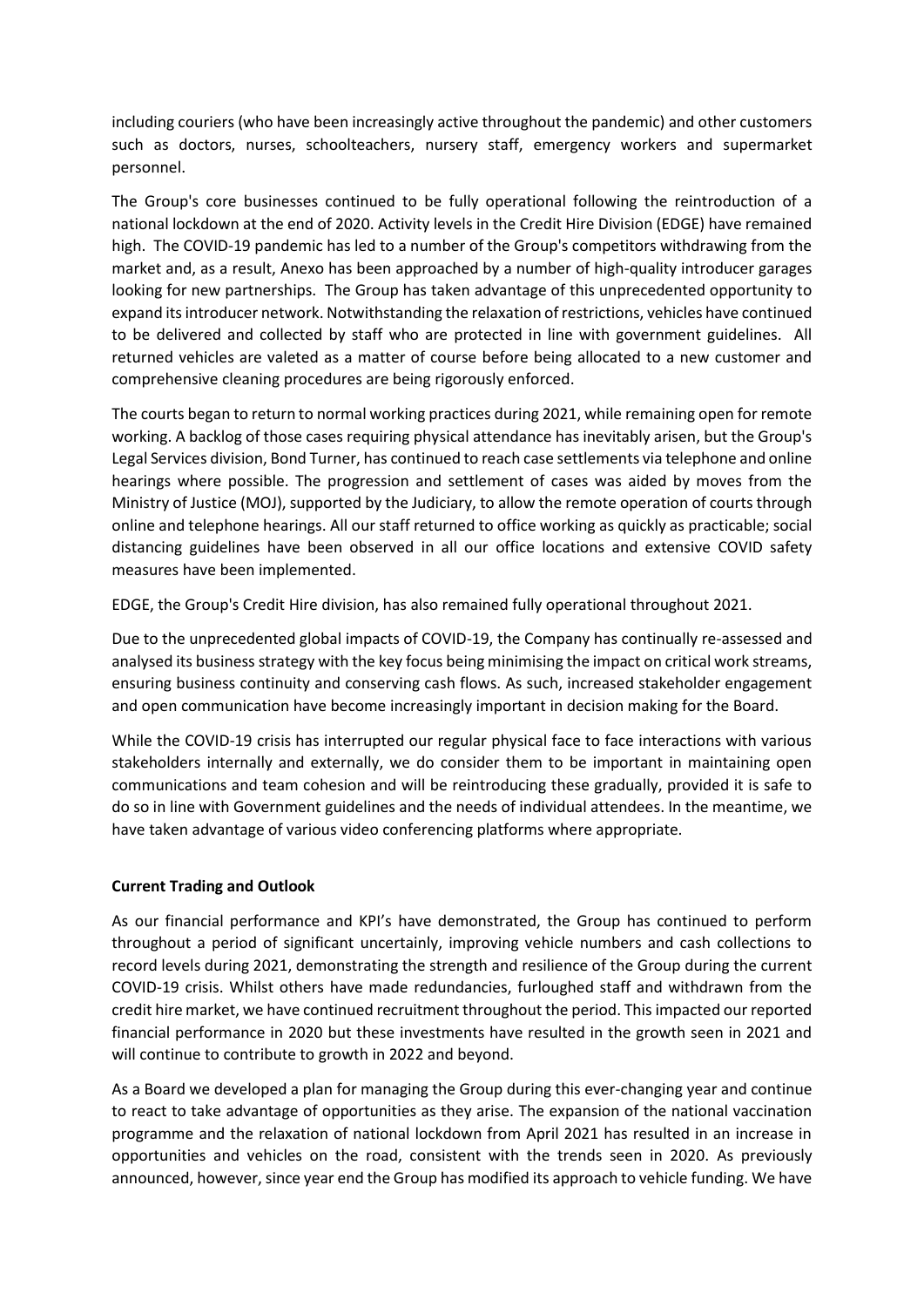adopted a targeted approach. This has led to a reduction in the number of vehicles on the road since the beginning of FY22 to a level which best facilitates management of the Group's working capital requirements. The Group remains focused on quality claims, high service standards and high success rates.

While uncertainties remain given the current environment, I continue to have great confidence in the strategy post COVID and look to the future with continued optimism.

#### **Subsequent Events**

In March 2022, the Group secured an increase in facilities from Secure Trust Bank plc, increasing the overall draw rate on the invoice discounting facility alongside an increase in the overall facility limit to £43.0 million. In addition to this increase the Group secured a loan of £7.5 million from Blazehill Capital Finance Limited. The loan, which is non amortising and is committed for a three year period was also drawn in March 2022.

#### **Alan Sellers**

Executive Chairman 11th May 2022

#### **Financial Review**

#### **Basis of Preparation**

As previously reported, Anexo Group Plc was incorporated on 27 March 2018, acquired its subsidiaries on 15 June 2018, and was admitted to AIM on 20 June 2018 (the 'IPO'). Further details are included within the accounting policies.

To provide comparability across reporting periods, the results within this Financial Review are presented on an "underlying" basis, adjusting for the £0.7 million charge recorded for share-based payments in 2020 and the £0.4 million charge for share-based payments in 2021.

A reconciliation between adjusted and reported results is provided at the end of this Financial Review. This Financial Review forms part of the Strategic Report of the Group.

#### **New Accounting Standards**

As reported on page 73 there have been a number of new UK IFRS accounting standards applicable from 1 January 2021, none of which have resulted in adjustment to the way in with the Group accounts or presents its financial information.

#### **Revenue**

In 2021, Anexo successfully increased revenues across both its divisions, Credit Hire and Legal Services, resulting in Group revenues of £118.2 million, representing a 36.2% increase over the prior year (2020: £86.8 million). This growth is particularly pleasing given the fact that we have all been operating under restrictions imposed by the Government to limit the impact of the COVID-19 pandemic.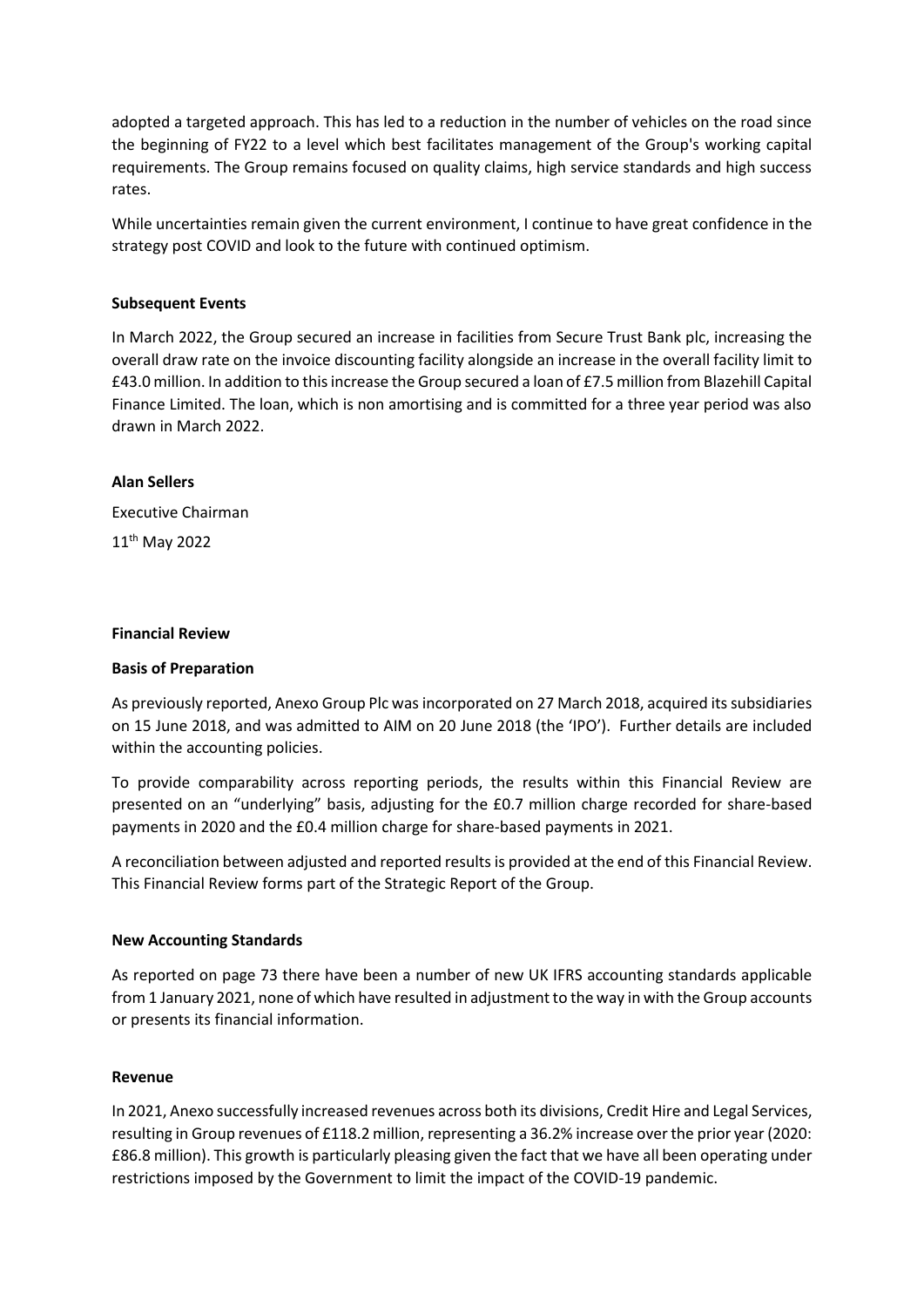During 2021 EDGE, the Credit Hire division, provided vehicles to 10,265 individuals (2020: 7,535) a significant increase on that seen in the prior year (36.2%). This constitutes a strong performance given the restrictions imposed during the year. Our strategy remains, as previously reported, to focus investment within the McAMS business. This reflects the fact that, on average, a motorcycle claim has a similar value to that of a car with a take-on cost significantly less, allowing the Group to deploy its resources into the most valuable claims, thereby growing revenues whilst preserving working capital. This investment led to the award of our first insurance contract in November 2021. The Group secured an exclusive contract with MCE to support their non fault customers with replacement vehicles.

With the number of claims rising significantly in 2021, the strategy of deploying capital into the most valuable claims to the Group resulted in revenues for the Credit Hire division increasing to £71.3 million in 2021, an increase of 38.2% over 2020 (£51.6 million).

With investment in staff continuing as other firms made redundancies and furloughed staff, the Legal Services division reported significant revenue growth of 30.6%, with revenues rising from £35.9 million in 2020 to £46.9 million in 2021.

Expansion of headcount in Bond Turner has been critical to increasing both revenues and cash settlements within the Group and the continued growth of the Bolton office, supported by expansion into Leeds, has provided a crucial platform for growth in both factors. During 2021, the Group continued its recruitment campaign, as a number of high-quality staff became available as a result of competitor firms either entering a run-off plan or simply furloughing staff to remain viable.

We have taken advantage of these opportunities, taking the decision to continue to recruit throughout the year, thereby investing in the future settlement capacity of the Group and consequently driving cash collections and the number of new cases we can fund without the need for additional working capital facilities. By the end of December 2021, we employed 634 staff in Bond Turner (December 2020: 518), of which 237 (December 2020: 163) were senior fee earners, an increase of 31.6%.

Investment in this new department, following the implementation of the Extension of the Homes (Fitness for Human Habitation) Act 2019, expanded significantly in 2021. With £1.7 million being invested in marketing for the generation of new claims, we secured c 2,000 new claims in 2021, settling c 500 in an average of 180 to 200 days, significantly less than the working capital cycle of an average Credit Hire claim. As such, and following the significant investment in staff in 2021, further recruitment is planned into 2022 to enhance performance and improve cash flow for the Group as a whole.

With the signing of the lease for the Leeds office, recruitment and associated training has continued and as at the end of 2021 the office held 24 staff. Recruitment is scheduled to continue throughout 2022 across all of our three office locations.

## **Gross Profits**

Gross profits are reported at £91.5 million (at a margin of 77.4%) in 2021, increasing from £68.0 million in 2020 (at a margin of 78.3%). It should be noted, furthermore, that staffing costs within Bond Turner are reported within Administrative Expenses. Consequently, gross profit within Bond Turner is in effect being reported at 100%.

## **Operating Costs**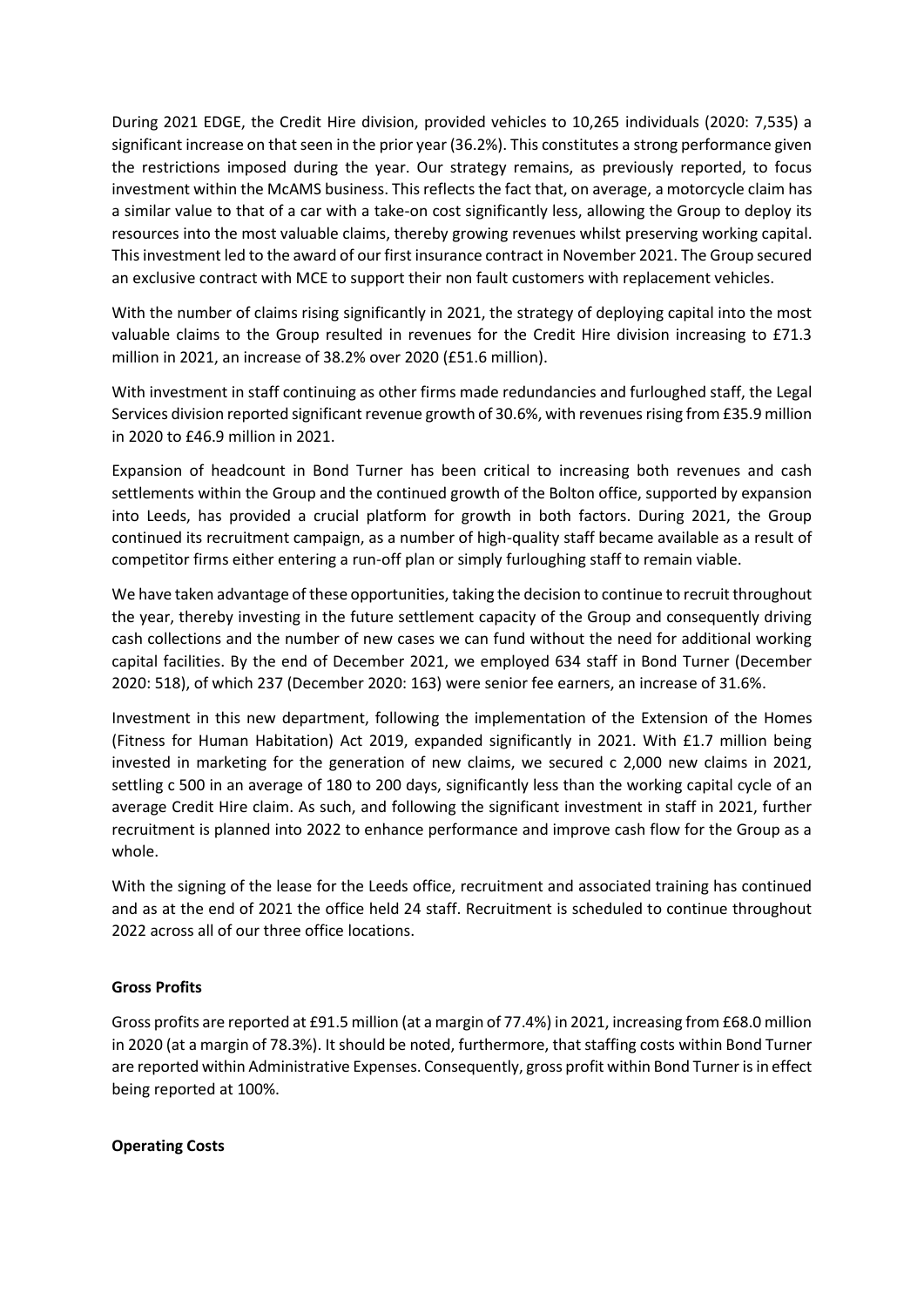Administrative expenses before exceptional items increased year-on-year, reaching £55.1 million in 2021 (2020: £42.6 million), an increase of £12.5 million (29.3%). This reflects the continued investment in staffing costs within Bond Turner to drive settlement of cases and cash collections. Staffing costs for Bond Turner increased to £20.5 million (2020: £16.6 million), an increase of £3.9 million (23.5%) which, together with significant investment in staff within the Credit Hire division (2021: £12.4 million, 2020: £8.1 million) to ensure we maintained our high standards of service to an increasing number of clients, accounted for a total increase of £8.2 million. Following the establishment of our Housing Disrepair team in late 2020, some £1.7 million was invested in marketing costs in 2021 (2020: £0.1 million), all of which has been expensed as incurred. The balance of the increase reflects the investment in marketing and infrastructure to allow the Group to meet its growth aspirations.

## **Profit Before Tax**

Adjusted profit before tax reached £24.1 million in 2021, increasing significantly from £16.1 million in 2020 (49.7%). To provide a better guide to underlying business performance, adjusted profit before tax excludes share-based payments charged to profit and loss.

The GAAP measure of the profit before tax was £23.7 million (2020: £15.5 million) reflecting the noncash share-based payment charge of £0.4 million (2020: £0.7 million). Where we have provided adjusted figures, they are after the add-back of this item and a reconciliation of the adjusted and reported results is included on page 19 of the Annual Report.

## **Finance Costs**

Finance costs reached £3.6 million in 2021, increasing from £2.6 million in 2020 (38.5%), reflecting the increased level of financing facilities held within the Group to support its growth strategy.

## **EPS and Dividend**

Statutory basic EPS is 16.5 pence (2020: 10.8 pence). Statutory diluted EPS is 16.2 pence (2020: 10.6 pence). The adjusted EPS is 16.8 pence (2020: 11.4 pence). The adjusted diluted EPS is 16.5 pence (2020: 11.2 pence). The adjusted figures exclude the effect of share-based payments. The detailed calculation in support of the EPS data provided above is included within Note 12 of the financial statements of the annual report.

The Board is pleased to propose a final dividend of 1.0p per share, which if approved at the Annual General Meeting to be held on 16 June 2022 will be paid on 24 June 2022 to those shareholders on the register at the close of business on 20 May 2022. The shares will become ex-dividend on 19 May 2022. An interim dividend of 0.5p per share was paid on 22 October 2021 (2020: total dividend 1.0p per share).

## **Group Statement of Financial Position**

The Group's net assets position is dominated by the balances held within trade and other receivables. These balances include credit hire and credit repair debtors, together with disbursements paid in advance which support the portfolio of ongoing claims. The gross claim value of trade receivables totalled £325.3 million in 2021, rising from £262.6 million in 2020. In accordance with our income recognition policies, a provision is made to reduce the carrying value to recoverable amounts, the net balance increasing to £146.4 million (2020: £119.6 million). This increase reflects the recent trading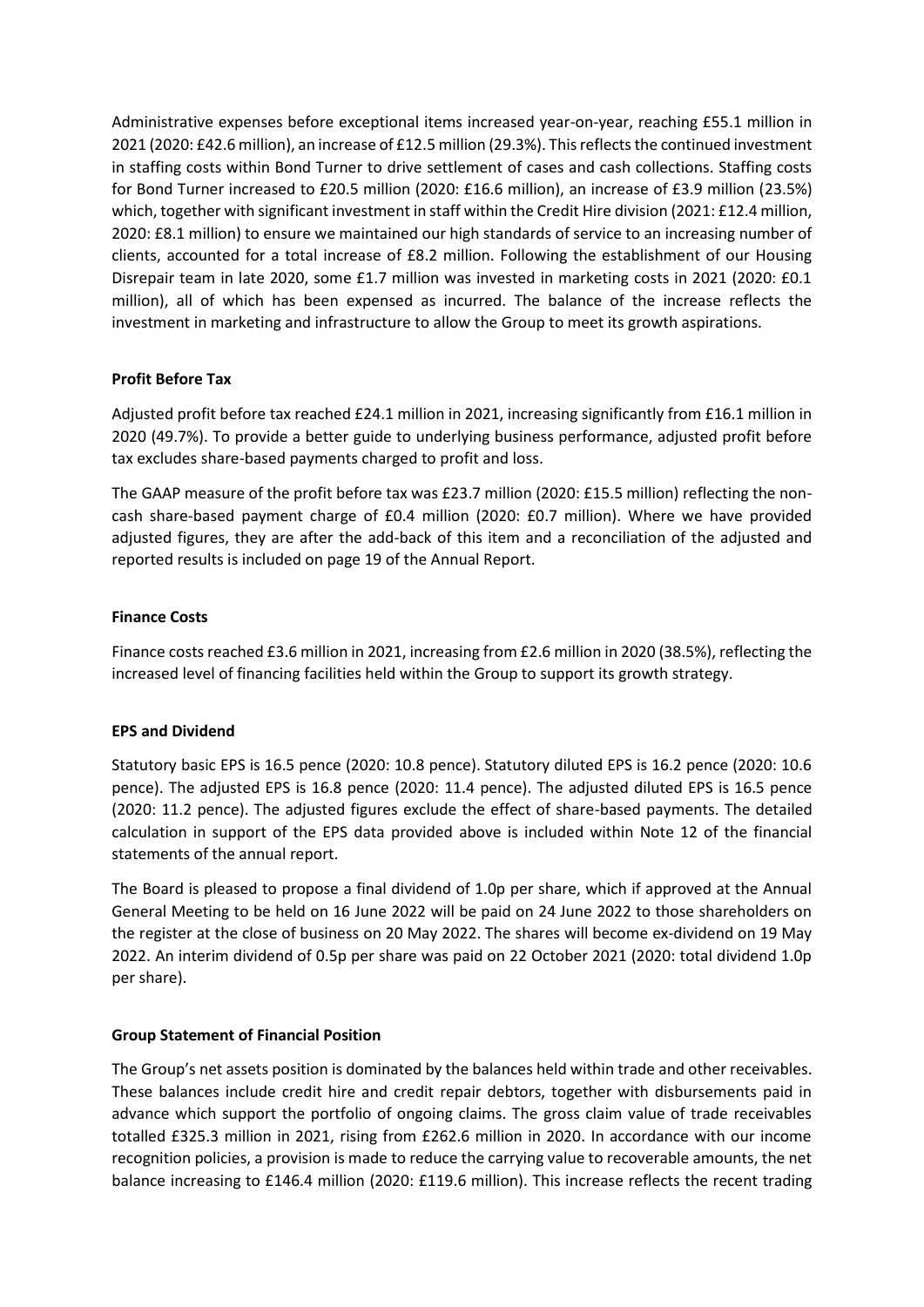activity and strategy of the Group and is in line with management expectations given that throughout the majority of 2021 the legal services teams have been operating within COVID-19 restrictions and there have been periods when capacity within the court system has been significantly hampered. The increase has been primarily funded from the significant rise in cash collections seen year on year as well as additional facilities secured from our two principal working capital funders.

In addition, the Group has a total of £39.4 million reported as accrued income (2020: £27.1 million) which represents the value attributed to those ongoing hires and claims at the year end, the number of vehicles on the road in particular increasing significantly during the year.

The increases in both trade receivables and accrued income reflect an increase in net volume of new cases funded which increased to 4,078 in 2021 (having funded 10,265 hire cases and settled 6,187 in the year) from 2,299 in 2020 (having funded 7,535 hire cases and settled 5,236 in that year).

Whilst activity levels have risen and fallen in line with the local and national lockdowns, impacting the number of vehicles on the road and hence opportunities for new claims for the Group, further investment has been required and made in 2021 into the motorcycle fleet so as to meet the demand from our significant pool of introducers. Total fixed asset additions totalled £13.1 million in 2021 (2020: £11.2 million), the fleet continues to be largely externally financed.

Trade and other payables, including tax and social security increased to £12.6 million compared to £9.5 million at 31 December 2020, the Group utilising additional cash availability to reduce the balance over and above the general increase in trading activity.

Net assets at 31 December 2021 reached £128.2 million (2020: £110.4 million).

## **Net Debt, Cash and Financing**

Net debt increased to £62.0 million at 31 December 2021 (31 December 2020: £40.5 million) and comprised cash balances at 31 December 2021 of £7.6 million (2020: £8.2 million), plus borrowings which increased during the year to fund the additional working capital investment in the Group's portfolio of claims, support the investment by the Group in the VW and Mercedes Benz emissions claims and facilitate expansion of the vehicle fleet.

The total debt balance rose from £48.7 million in 2020 to £69.6 million at the end of 2021; these balances include lease liabilities recognised in line with IFRS16. The Group has a number of funding relationships and facilities to support its working capital and investment requirements, including an invoice discounting facility within Direct Accident Management Limited (secured on the credit hire and repair receivables), lease facilities to support the acquisition of the fleet and a revolving credit facility within Bond Turner Limited.

Subsequent to the year end, the group secured an increase in facilities from Secure Trust Bank plc alongside a loan of £7.5 million from Blazehill Capital Finance Limited. Secured Trust Bank plc increased both the overall draw rate on the invoice discounting facility as well as the overall facility limit to £43.0 million. The loan from Blazehill Capital Finance Limited is non amortising and committed for a three year period; both were available to be drawn from March 2022.

Having considered the Group's current trading performance, cash flows and headroom within our current debt facilities, maturity of those facilities, the Directors have concluded that it is appropriate to prepare the Group and the Company's financial statements on a going concern basis. Further details are included on page 73 of the financial statements.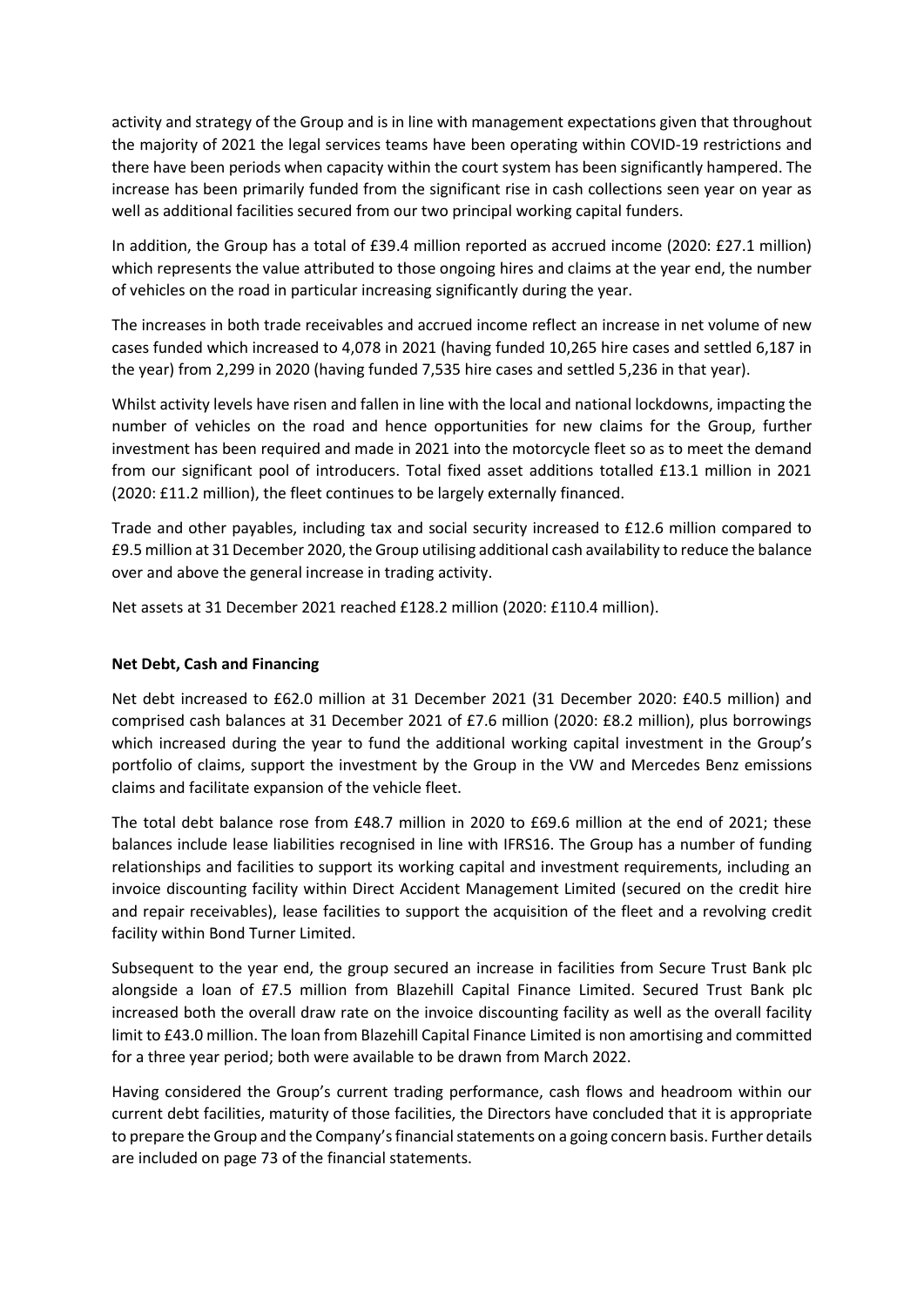## **Cash Flow**

Notwithstanding the impact of COVID-19 on the Business (further details provided earlier), whilst other businesses have furloughed staff and made redundancies, particularly within the personal injury legal market, we have continued to invest in talent and grow our settlement capacity throughout Bond Turner. The number of senior fee earners increased from 163 to 237 during 2021 (an increase of 45.4%) and continues to rise across each of our offices, the third of which opened in Leeds in February 2021.

Cash collections for the Group (and excluding settlements for our clients), a key metric for the Group, increased from £98.0 million in 2020 to £119.0 million in 2021, an increase of 21.4%. This is a significant improvement, given the fact that many of the new recruits will not reach settlement maturity until 2022. Furthermore, with settlements impacted by the reduction in capacity within the court system arising from the impact of COVID, this growth is testament to the quality of staff within the Group. During 2020 and 2021, we have seen a number of competitors furlough staff and withdraw from the market leading to increases in market opportunities; we have sought to take advantage of this and increase market share. Despite the noticeable decline in road traffic during the various periods of lockdown, with the overall number of vehicles on the road visibly lower than in a typical year and many people working from home, we have actually seen the average number of vehicles on the road rise in 2021, reaching 1,834 (2020: 1,515). This contributed to the strong revenue performance of the Credit Hire division.

This growth correspondingly impacted cash flows in the second half of the year with vehicle numbers peaking at over 2,500 in the later part of the year, culminating in the award of our first insurance contract with MCE (further details have been provided above).

With such a raft of growth opportunities, the Board approved an increase in availability of approximately £11.1 million of new debt, provided by an increase in facilities from Secure Trust Bank plc (£3.6 million) and Blazehill Capital Finance Limited (£7.5 million), to take advantage of these opportunities, whilst ensuring the relationship between the number of new claims taken on within EDGE is balanced with the settlement capacity of Bond Turner. These additional facilities were secured in March 2022.

As growth opportunities within the Credit Hire division expanded significantly during 2021, the Group reported an outflow from operating activities of £7.3 million (2020: cash inflow of £0.2 million), this position being impacted not only from the significant increase in hire cases funded (which increased by 2,730 (36.2%) to 10,265) but continued delays and adjournments within the court system. However, we successfully reduced the average working capital cycle from c520 days in 2020 to c460 days in 2021 as the level of claims processed under protocol type arrangements with a number of at fault insurers increased to cover approximately 15% of our claims taken.

With a net cash inflow of £7.2 million resulting from financing activities, having secured additional facilities from our two primary funders (Secure Trust Bank Plc and HSBC Bank Plc) alongside an additional £3.0 million to fund the Mercedes Benz emissions claim, (2020: net cash inflow of £4.9 million), the Group reported a net cash outflow in 2021 of £0.7 million (2020: net cash inflow of £6.0 million).

## **Reconciliation of Adjusted and Reported IFRS Results**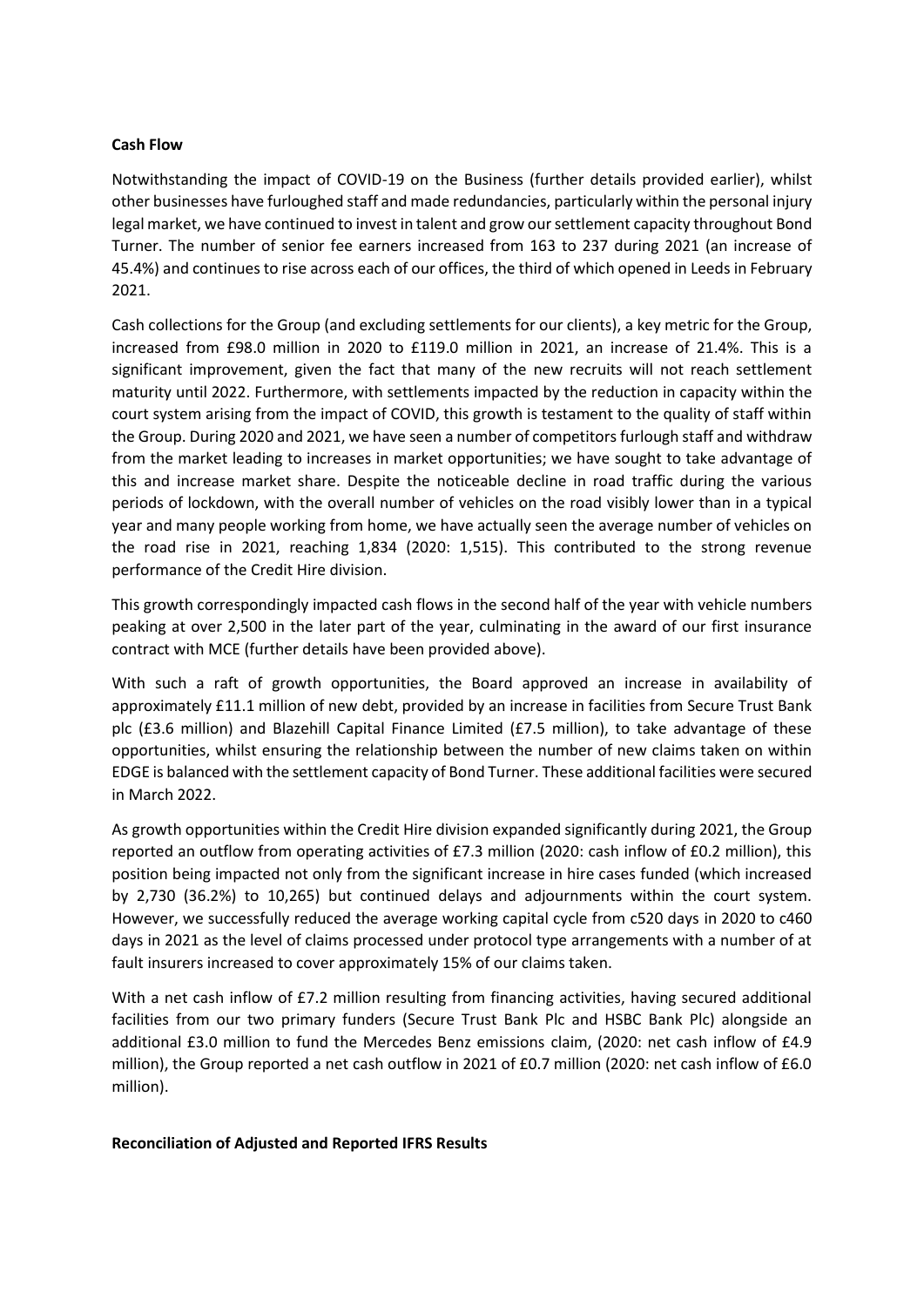In establishing the adjusted operating profit, the costs adjusted include £0.4 million of costs related to share-based payments (2020: £0.7 million).

A reconciliation between adjusted and reported results is provided below:

|                                | Adjusted<br>£'000s | <b>Share-based</b><br>payment<br>£'000s | Reported<br>£'000s |
|--------------------------------|--------------------|-----------------------------------------|--------------------|
| Revenue                        | 118,237            | -                                       | 118,237            |
| Gross profit                   | 91,481             |                                         | 91,481             |
| Other operating costs<br>(net) | (63, 149)          | (378)                                   | (63, 527)          |
| Operating profit               | 27,728             | (378)                                   | 27,350             |
| Finance costs (net)            | (3,604)            |                                         | (3,604)            |
| Profit before tax              | 24,124             | (378)                                   | 23,746             |

# **Year to December 2021**

## **Year to December 2020**

|                                | Adjusted<br>£'000s | Share-based<br>payment<br>£'000s | Reported<br>£'000s |
|--------------------------------|--------------------|----------------------------------|--------------------|
| Revenue                        | 86,752             |                                  | 86,752             |
| Gross profit                   | 67,952             |                                  | 67,952             |
| Other operating costs<br>(net) | (49, 244)          | (658)                            | (49, 902)          |
| Operating profit               | 18,708             | (658)                            | 18,050             |
| Finance costs (net)            | (2, 562)           |                                  | (2, 562)           |
| Profit before tax              | 16,146             | (658)                            | 15,488             |

By order of the board

## **Mark Bringloe**

Chief Financial Officer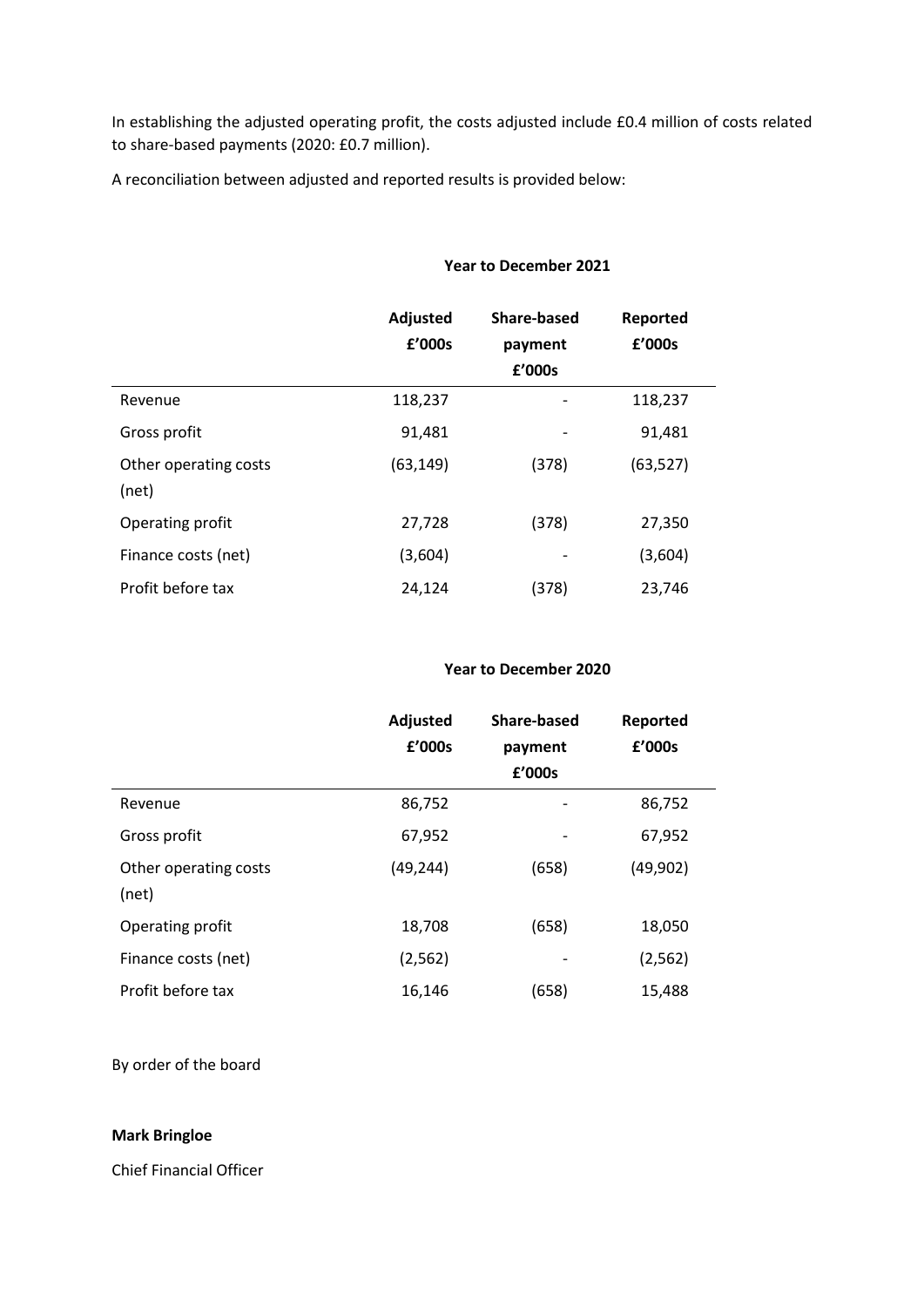# **Consolidated Statement of Total Comprehensive Income**  *for year ended 31 December 2021*

|                                                                                                 |                 | 2021      | 2020      |
|-------------------------------------------------------------------------------------------------|-----------------|-----------|-----------|
|                                                                                                 | <b>Not</b><br>e | £'000s    | £'000s    |
| Revenue                                                                                         | 3               | 118,237   | 86,752    |
| Cost of sales                                                                                   |                 | (26, 756) | (18, 800) |
| <b>Gross profit</b>                                                                             |                 | 91,481    | 67,952    |
| Depreciation & profit / loss on disposal                                                        | 4               | (8, 504)  | (6, 571)  |
| Amortisation                                                                                    | 4               | (137)     | (92)      |
| Administrative expenses before share based payments                                             | 4               | (55, 112) | (42, 581) |
| Operating profit before share based payments                                                    | 4               | 27,728    | 18,708    |
|                                                                                                 |                 |           |           |
| Share based payment charge                                                                      | 4               | (378)     | (658)     |
| <b>Operating profit</b>                                                                         | 4               | 27,350    | 18,050    |
| Finance costs                                                                                   |                 | (3,604)   | (2, 562)  |
| Profit before tax                                                                               |                 | 23,746    | 15,488    |
| Taxation                                                                                        |                 | (4, 598)  | (3, 173)  |
| Profit and total comprehensive income for the year<br>attributable to the owners of the company |                 | 19,148    | 12,315    |
| <b>Earnings per share</b>                                                                       |                 |           |           |
| Basic earnings per share (pence)                                                                | 5               | 16.5      | 10.8      |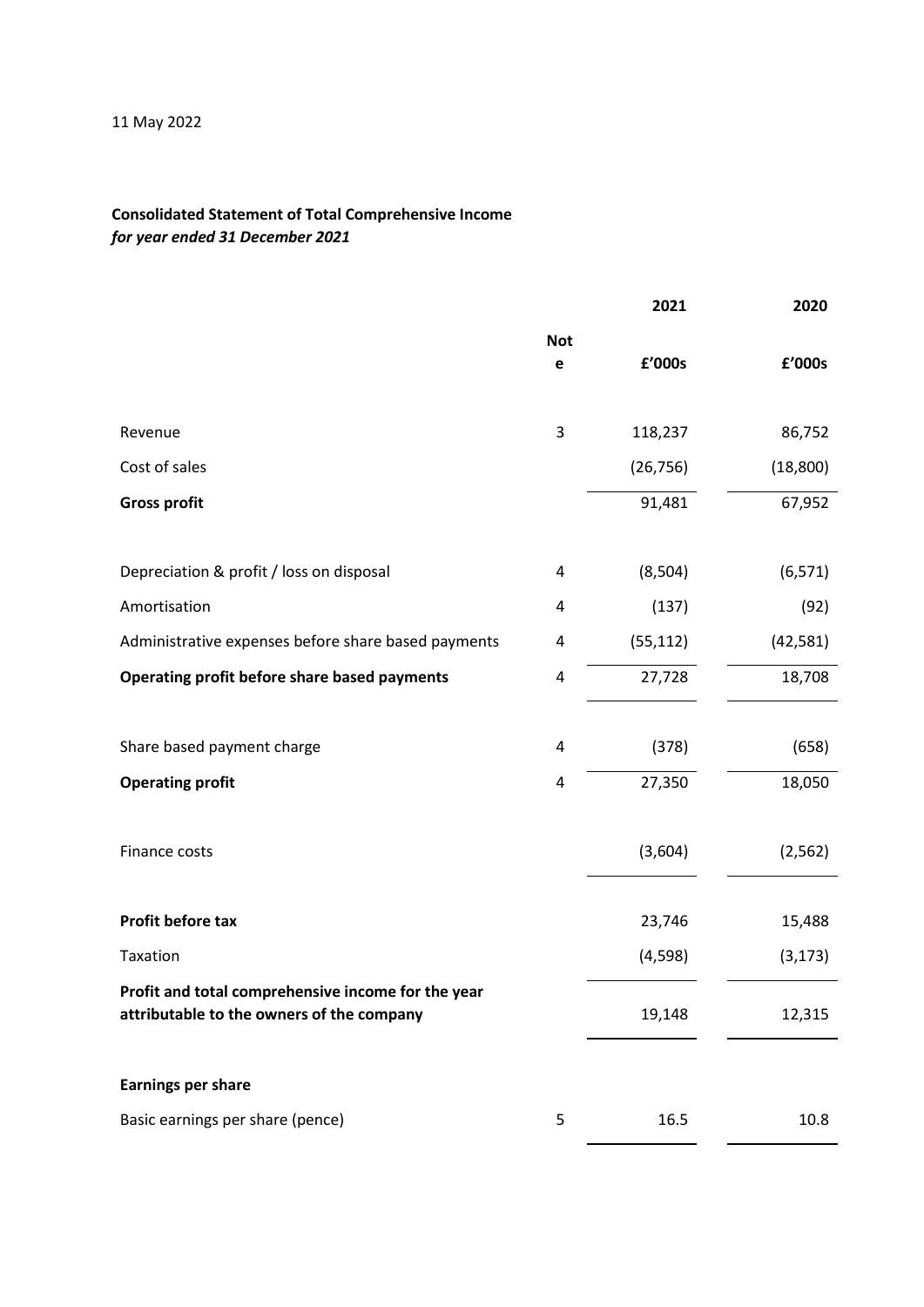The above results were derived from continuing operations.

# **Consolidated Statement of Financial Position**  *as at 31 December 2021*

|                                                  |                | 2021    | 2020    |
|--------------------------------------------------|----------------|---------|---------|
|                                                  | <b>Not</b>     |         |         |
| <b>Assets</b>                                    | $\mathbf e$    | £'000s  | £'000s  |
| <b>Non-current assets</b>                        |                |         |         |
| Property, plant and equipment                    | 6              | 2,071   | 2,187   |
| Right of use assets                              | 6              | 16,896  | 13,081  |
| Intangible assets                                | 7              | 188     | 234     |
| Deferred tax assets                              | $\overline{7}$ | 112     | 112     |
|                                                  |                | 19,267  | 15,614  |
| <b>Current assets</b>                            |                |         |         |
| Trade and other receivables                      | 8              | 188,134 | 147,931 |
| Corporation tax receivable                       |                |         | 439     |
| Cash and cash equivalents                        |                | 7,562   | 8,220   |
|                                                  |                | 195,696 | 156,590 |
|                                                  |                |         |         |
| <b>Total assets</b>                              |                | 214,963 | 172,204 |
|                                                  |                |         |         |
| <b>Equity and liabilities</b>                    |                |         |         |
| <b>Equity</b>                                    |                |         |         |
| Share capital                                    |                | 58      | 58      |
| Share premium                                    |                | 16,161  | 16,161  |
| Share based payments reserve                     |                | 2,077   | 1,699   |
| Retained earnings                                |                | 109,928 | 92,520  |
| Equity attributable to the owners of the Company |                | 128,224 | 110,438 |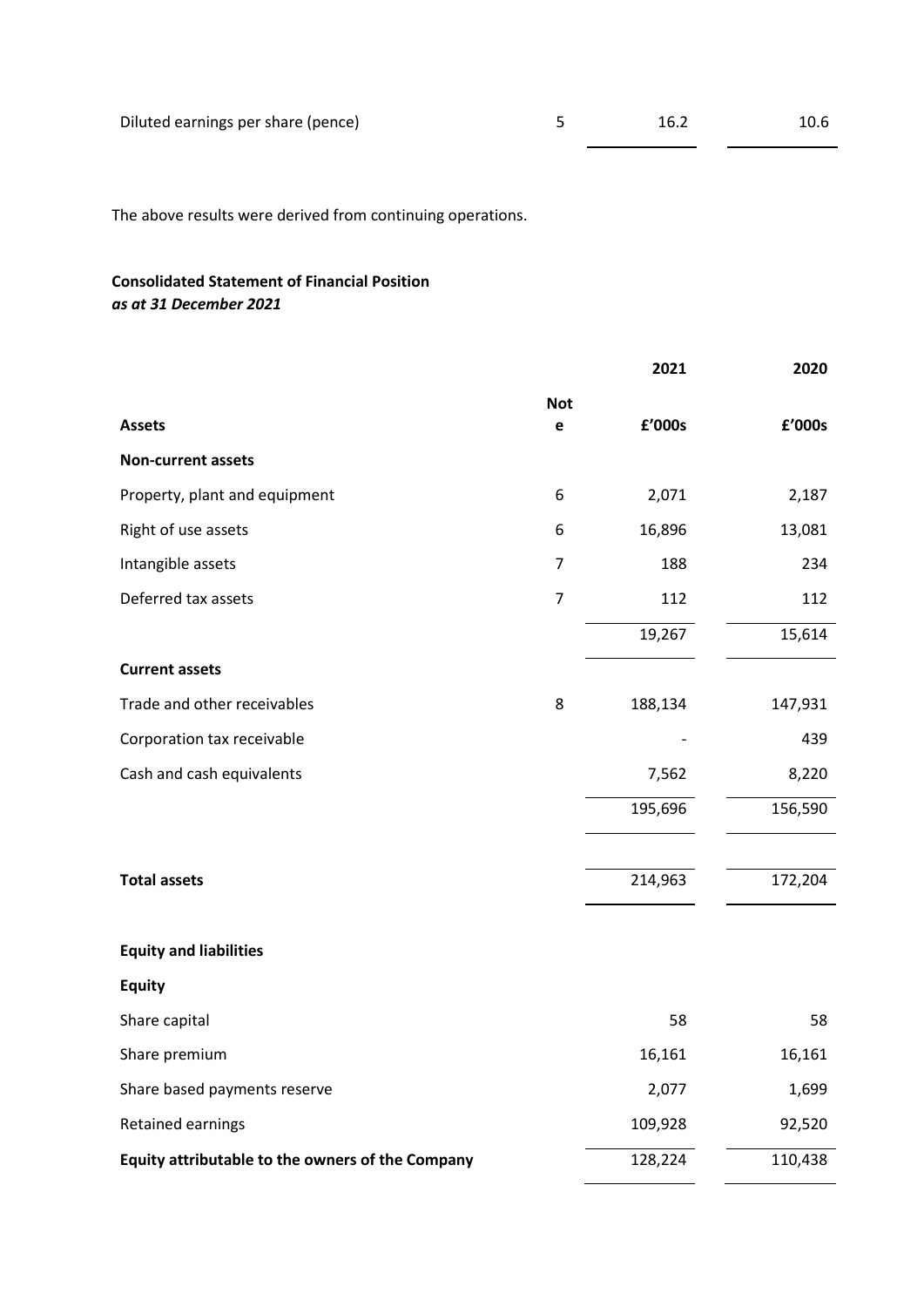#### **Non-current liabilities**

| Other interest-bearing loans and borrowings | 9 | 13,814  | 3,681   |
|---------------------------------------------|---|---------|---------|
| Lease liabilities                           | 9 | 8,430   | 8,945   |
| Deferred tax liabilities                    |   | 32      | 32      |
|                                             |   | 22,276  | 12,658  |
| <b>Current liabilities</b>                  |   |         |         |
| Other interest-bearing loans and borrowings | 9 | 38,499  | 31,294  |
| Lease liabilities                           | 9 | 8,833   | 4,753   |
| Trade and other payables                    |   | 12,635  | 9,505   |
| <b>Corporation tax liability</b>            |   | 4,496   | 3,556   |
|                                             |   | 64,463  | 49,108  |
| <b>Total liabilities</b>                    |   | 86,739  | 61,766  |
| <b>Total equity and liabilities</b>         |   | 214,963 | 172,204 |

The financial statements were approved by the Board of Directors and authorised for issue on 10 May 2022. They were signed on its behalf by:

## **Mark Bringloe**

Chief Financial Officer

11 May 2022

# **Consolidated Statement of Changes in Equity**  *for the year ended 31 December 2021*

|              |              |                | <b>Share</b>    |                 |       |
|--------------|--------------|----------------|-----------------|-----------------|-------|
|              |              |                | <b>Based</b>    |                 |       |
|              |              |                | <b>Payments</b> |                 |       |
| <b>Share</b> | <b>Share</b> | <b>Merger</b>  | Reserve         | <b>Retained</b> |       |
| Capital      | Premium      | <b>Reserve</b> |                 | <b>Earnings</b> | Total |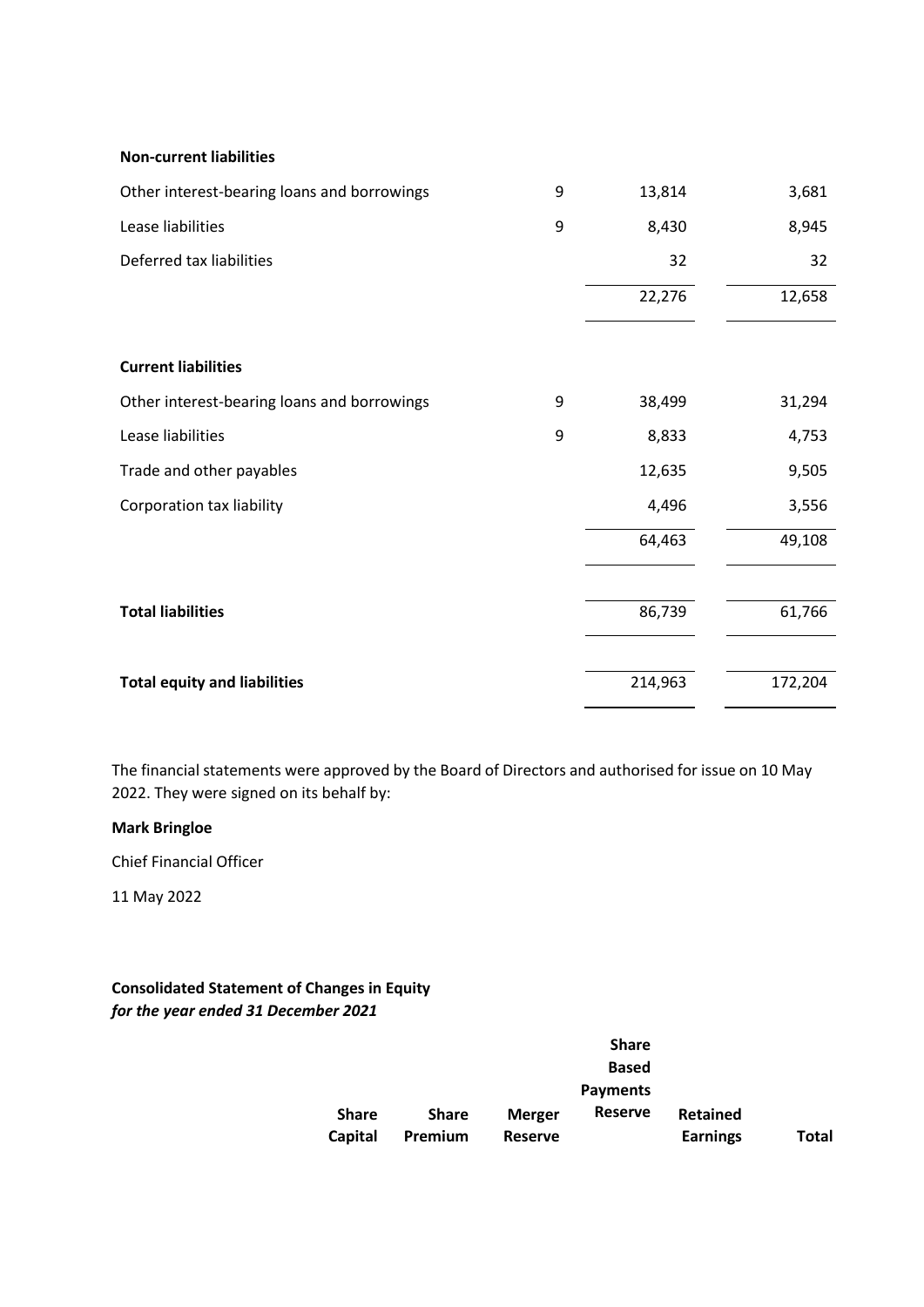|                                                | £'000s | £'000s | £'000s                       | £'000s                   | £'000s   | £'000s   |
|------------------------------------------------|--------|--------|------------------------------|--------------------------|----------|----------|
|                                                |        |        |                              |                          |          |          |
| At 1 January 2020                              | 55     | 9,235  |                              | 1,041                    | 81,365   | 91,696   |
| Profit for the year and<br>total comprehensive |        |        |                              |                          |          |          |
| income                                         |        |        |                              |                          | 12,315   | 12,315   |
| Issue of share capital                         | 3      |        |                              |                          |          | 3        |
| Increase in share<br>premium                   |        | 6,926  |                              |                          |          | 6,926    |
| Share based payment<br>charge                  |        |        |                              | 658                      |          | 658      |
| Dividends                                      |        |        |                              | $\overline{\phantom{a}}$ | (1, 160) | (1, 160) |
|                                                |        |        |                              |                          |          |          |
| At 31 December 2020                            | 58     | 16,161 | $\qquad \qquad \blacksquare$ | 1,699                    | 92,520   | 110,438  |
| Profit for the year and<br>total comprehensive |        |        |                              |                          |          |          |
| income                                         |        |        |                              |                          | 19,148   | 19,148   |
| Share based payment<br>charge                  |        |        |                              | 378                      |          | 378      |
| <b>Dividends</b>                               |        |        |                              | $\qquad \qquad -$        | (1,740)  | (1,740)  |
|                                                |        |        |                              |                          |          |          |
| At 31 December 2021                            | 58     | 16,161 | $\overline{a}$               | 2,077                    | 109,928  | 128,224  |

**Consolidated Statement of Cash Flows**  *for the year ended 31 December 2021*

|      | 2021   | 2020   |
|------|--------|--------|
| Note | f'000s | f'000s |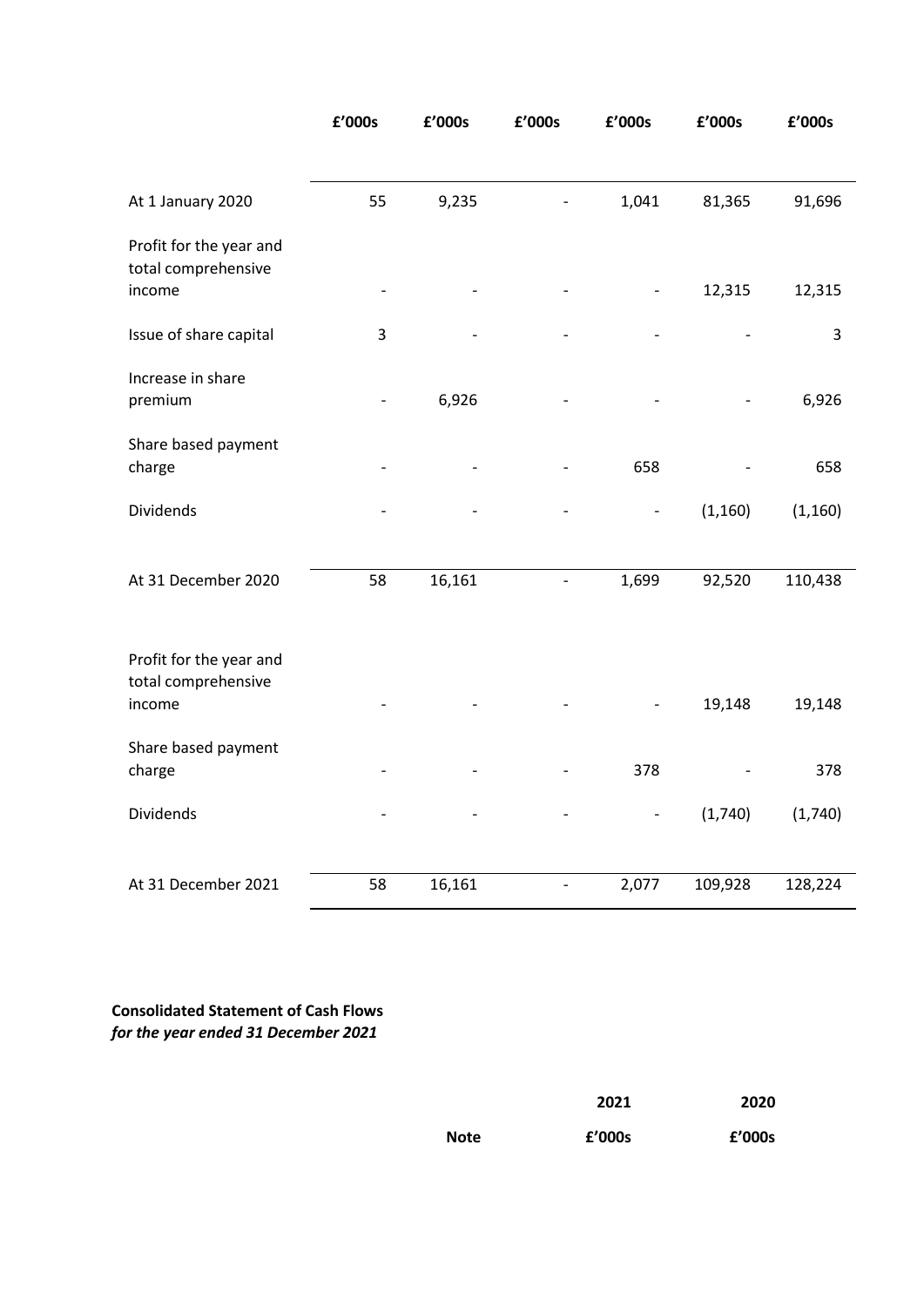| Cash flows from operating activities                   |   |           |           |
|--------------------------------------------------------|---|-----------|-----------|
| Profit for the year                                    |   | 19,148    | 12,315    |
| Adjustments for:                                       |   |           |           |
| Depreciation and profit / loss on disposal             | 4 | 8,504     | 6,571     |
| Amortisation                                           | 4 | 137       | 92        |
| Financial expense                                      |   | 3,604     | 2,562     |
| Share based payment charge                             | 4 | 378       | 658       |
| Taxation                                               |   | 4,598     | 3,173     |
|                                                        |   | 36,369    | 25,371    |
| <b>Working capital adjustments</b>                     |   |           |           |
| Increase in trade and other receivables                |   | (40, 224) | (20, 686) |
| Increase in trade and other payables                   |   | 3,131     | 1,588     |
| Cash generated from operations                         |   | (724)     | 6,273     |
| Interest paid                                          |   | (3, 364)  | (2, 422)  |
| Tax paid                                               |   | (3, 219)  | (3,646)   |
| Net cash from operating activities                     |   | (7, 307)  | 205       |
| Cash flows from investing activities                   |   |           |           |
| Proceeds from sale of property, plant and<br>equipment |   | 941       | 853       |
| Acquisition of property, plant and<br>equipment        |   | (1, 439)  | (223)     |
| Investment in intangible fixed assets                  |   | (91)      | (150)     |
| Receipt of directors loan receivable                   |   |           | 415       |
| Net cash from investing activities                     |   | (589)     | 895       |
| <b>Cash flows from financing activities</b>            |   |           |           |
| Net proceeds from the issue of share<br>capital        |   |           | 6,929     |
| Proceeds from new loans                                |   | 25,039    | 12,924    |
| Repayment of borrowings                                |   | (7, 951)  | (6, 257)  |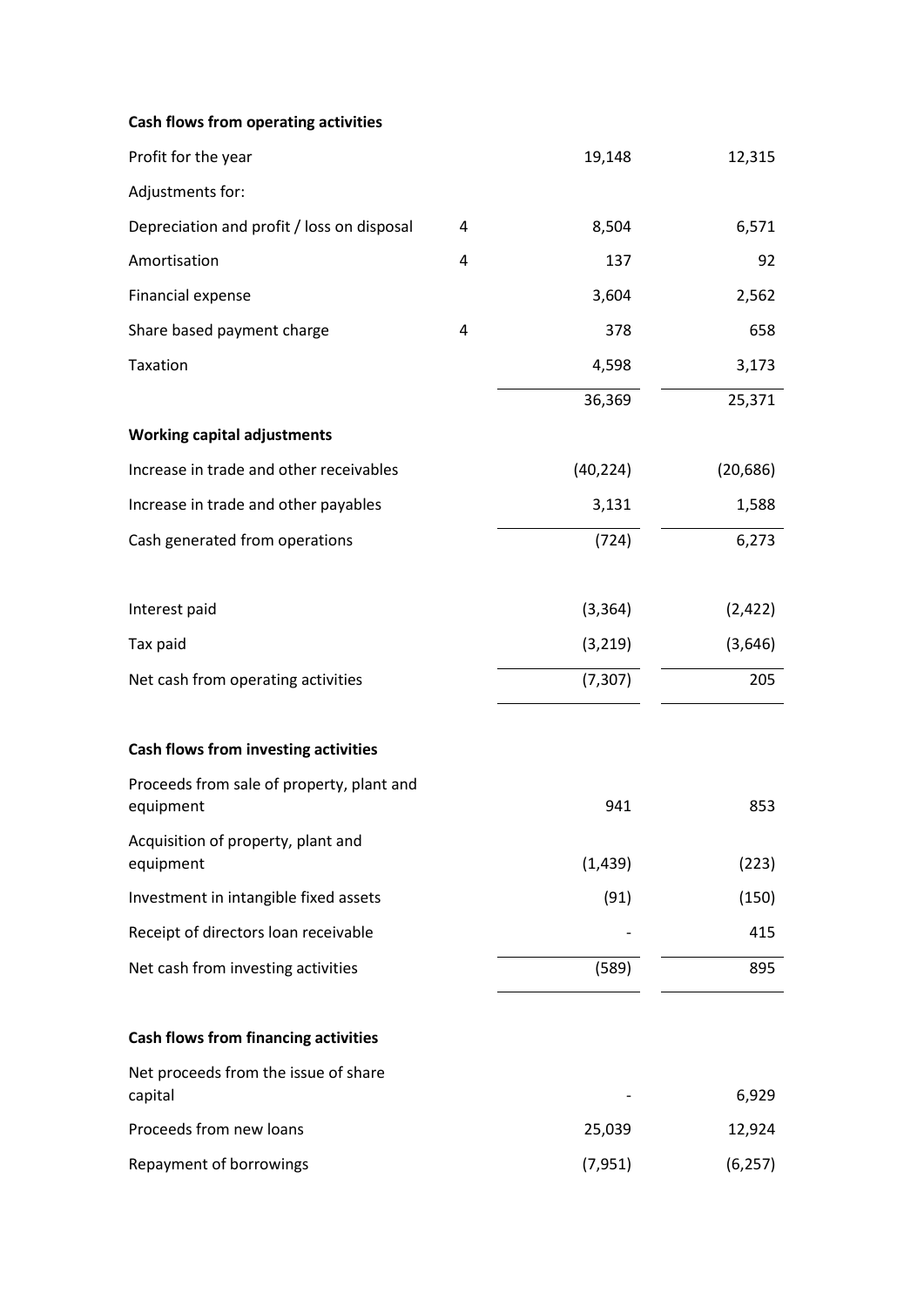| Lease payments                           | (8, 110) | (7, 586) |
|------------------------------------------|----------|----------|
| Dividends paid                           | (1,740)  | (1, 160) |
| Net cash from financing activities       | 7,238    | 4,850    |
| Net (decrease)/increase in cash and cash |          |          |
| equivalents                              | (658)    | 5,950    |
| Cash and cash equivalents at 1 January   | 8,220    | 2,270    |
| Cash and cash equivalents at 31          |          |          |
| <b>December</b>                          | 7,562    | 8,220    |

**Notes to the Consolidated Financial Statements**  *for the year ended 31 December 2021*

## **1. Basis of Preparation and Principal Activities**

Whilst the financial information included in this preliminary announcement has been prepared on the basis of the requirements of International Accounting Standards in conformity with the requirements of the Companies Act 2006 and effective as at 31 December 2021, this announcement does not itself contain sufficient information to comply with International Accounting Standards.

The financial information set out in this preliminary announcement does not constitute the group's statutory financial statements for the years ended 31 December 2021 or 2020 but is derived from those financial statements.

Statutory financial statements for 2020 have been delivered to the registrar of companies and those for 2021 will be delivered in due course. The auditors have reported on those financial statements; their reports were (i) unqualified and (ii) did not contain a statement under section 498 (2) or (3) of the Companies Act 2006.

The financial statements are presented in Pounds Sterling, being the presentation currency of the Group, generally rounded to the nearest thousand. Pounds Sterling is also the functional currency for each of the Group entities.

The annual financial statements have been prepared on the historical cost basis.

The principal activities of the Group are the provision of credit hire and associated legal services.

The Company is a public company limited by shares, which is listed on the Alternative Investment Market of the London Stock Exchange and incorporated and domiciled in the UK. The address of its registered address office is 5th Floor, The Plaza, 100 Old Hall Street, Liverpool, L3 9QJ.

## **Going concern**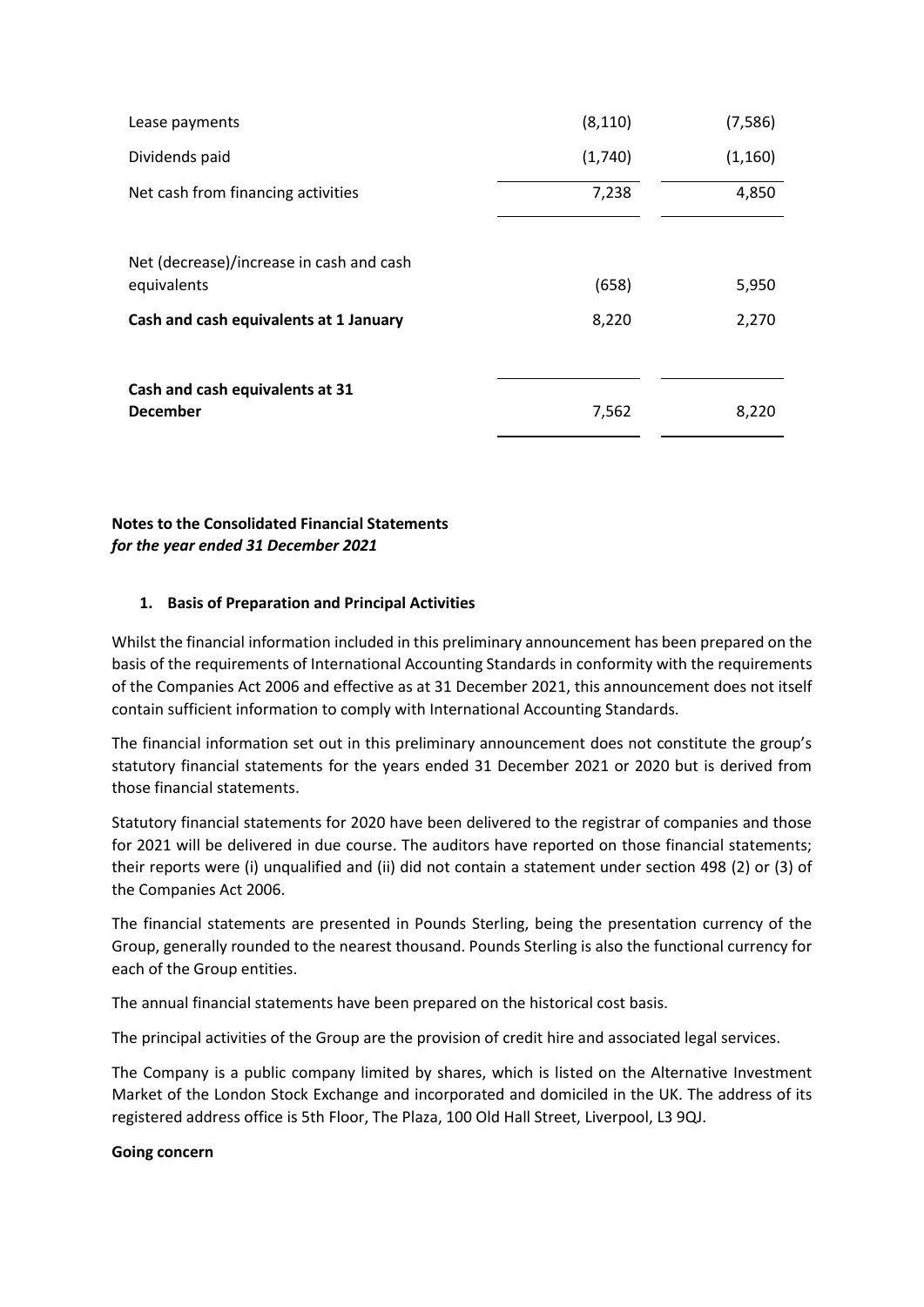Throughout the year, ensuring the health and wellbeing of our people and clients was paramount, and steps were taken to allow our staff to be able to work on an agile basis in order to follow social distancing, lockdown and self-isolation measures and to mitigate the impact on client service.

During 2021, the vast majority of staff within Bond Turner, the Group's Legal Services division, operated from within the office under certain measures detailed within the Group's COVID-19 risk assessment which included certain office adaptations. Progress continues to be made for the transition from virtual to face to face court hearings, supporting an ever-improving level of case settlements and cash collections for the Group.

Within EDGE, the Group's Credit Hire division, vehicles have been delivered and collected by staff who are protected in line with government guidelines. our need for vehicle delivery increased during the pandemic and the trend towards increasing opportunities within our motorcycle business also expanded during 2021 as many courier and motorcycle delivery businesses recruited thousands of new riders to keep up with public demand. The number of vehicles on the road reached record levels in the autumn of 2021, coinciding with the award of the contract from MCE. Vehicle numbers are now returning to lower levels in order to manage growth within EDGE and remain within the capacity of Bond Turner.

The reported results for 2021 demonstrate the resilience shown by the Group, our business model and our employees. The introduction of the Housing Disrepair division supported a shortening of our working capital cycle, an area with significant capacity for growth during 2022 and beyond. The pandemic and the changes in the Civil Liabilities Act have created opportunities for the Group to both grow market share within the core business, including the opportunity to secure our first insurance contract with MCE, and to take advantage of opportunities as they arise in other areas within the legal services arena.

Following the recent announcement of additional facilities from Secure Trust Bank plc and Blazehill Capital Finance Limited, which are expected to provide additional funding of £15.0 million into 2022, the Group has a strong balance sheet with a conservative gearing level and good liquidity with headroom within its funding facilities and associated covenants, which include a revolving credit facility of £10.0 million with HSBC Bank plc (due for repayment in October 2024), an invoice discounting facility of £40.0 million with Secure Trust Bank plc (due for renewal in December 2023) and a loan facility of £7.5 million from Blazehill Capital Finance Limited.

Measures implemented to maintain a stable relationship between EDGE and Bond Turner, alongside the additional headroom created from the recent refinancing, means that the Board remains confident that the Group is in a strong financial position and is well placed to weather the current worldwide uncertainty and to take advantage of further opportunities in a more stable future environment.

The Directors have prepared trading and cash flow forecasts for the period ended December 2023, against which the impact of various sensitivities have been considered covering the level of cash receipts and the volume of work taken on. Working capital management is considered to be the most critical aspect of the Group's assessment. The Group has the ability to improve cash flow and headroom from a number of factors that are within the direct control of management, examples of which could be by limiting the level of new business within EDGE, managing the level of investment in people and property within Bond Turner or by limiting the investment in the Mercedes Benz emissions case. These factors allow management to balance any potential shortfall in cash receipts and headroom against forecast levels, something the Directors have been doing for many years, such that the Group maintains adequate headroom within its facilities.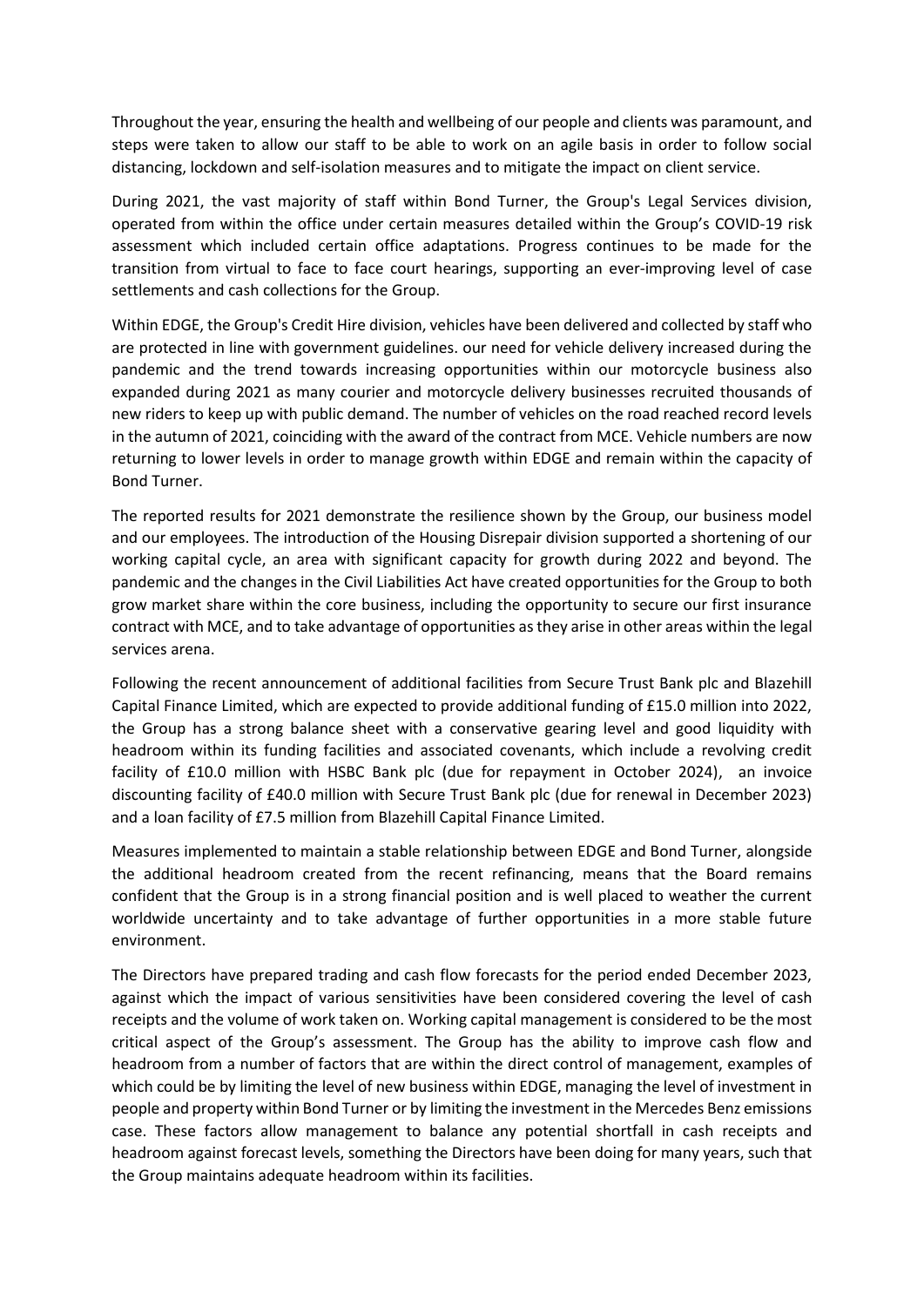It is in that context that the Directors have a reasonable expectation that the Group will have adequate cash headroom. The Group continues to trade profitably and early indications for growth in the current year are positive. Accordingly, the directors continue to adopt the going concern basis in preparing the consolidated and the company financial statements.

## **2. Critical Accounting Judgements and Key Sources of Estimation Uncertainty**

In the application of the Group's accounting policies, management is required to make judgements, estimates and assumptions about the carrying value of assets and liabilities that are not readily apparent from other sources. The estimates and underlying assumptions are based on historical experience and other factors that are considered to be relevant. Actual results may differ from these estimates.

The estimates and underlying assumptions are reviewed on an ongoing basis. Revisions to accounting estimates are recognised in the period in which the estimate is revised if the revision affects only that period, or in the period of revision and prior periods if the revision affects both current and prior periods.

The key sources of estimation uncertainty that have a significant effect on the amounts recognised in the financial statements are described below.

## **Credit Hire**

Due to the nature of the business, there are high levels of trade receivables and accrued income at the year end, and therefore a risk that some of these balances may be impaired or irrecoverable. The Group applies its policy for accounting for impairment of these trade receivables as well as expected credit losses whereby debts are assessed and provided against when the recoverability of these balances is considered to be uncertain. This requires the use of estimates based on historical claim and settlement information.

Revenue is accrued on a daily basis, after adjustment on a portfolio basis for an estimation of the recovery of those credit hire charges based on historical settlement rates. This adjustment is made to ensure that revenue is only recognised to the extent that it is highly probable that a significant reversal of revenue will not occur upon settlement of a customer's claim. Revenue recognised is updated on settlement once the amount of fees that will be recovered is known.

The settlement percentages applied and expected credit loss provisions are based on historical settlement information, revenue, accrued income and trade receivables are sensitive to these estimates. This assumes that claims which have settled historically are representative of the trade receivables and accrued income in the balance sheet. This assumption represents a significant judgement. If the settlement percentages applied in calculating revenue were reduced by 1% it would reduce credit hire revenue and trade receivables and accrued income (£71.3 million and £143.0 million respectively) by £2.3 million. (2020: by £1.9 million, credit hire revenue being £51.0 million and trade receivables and accrued income £110.9 million).

## **Legal Services**

The Group carries an element of accrued income for legal costs, the valuation of which reflects the estimated level of recovery on successful settlement by reference to the lowest level of fees payable by reference to the stage of completion of those credit hire cases. Where we have not had an admission of liability no value is attributed to those case files.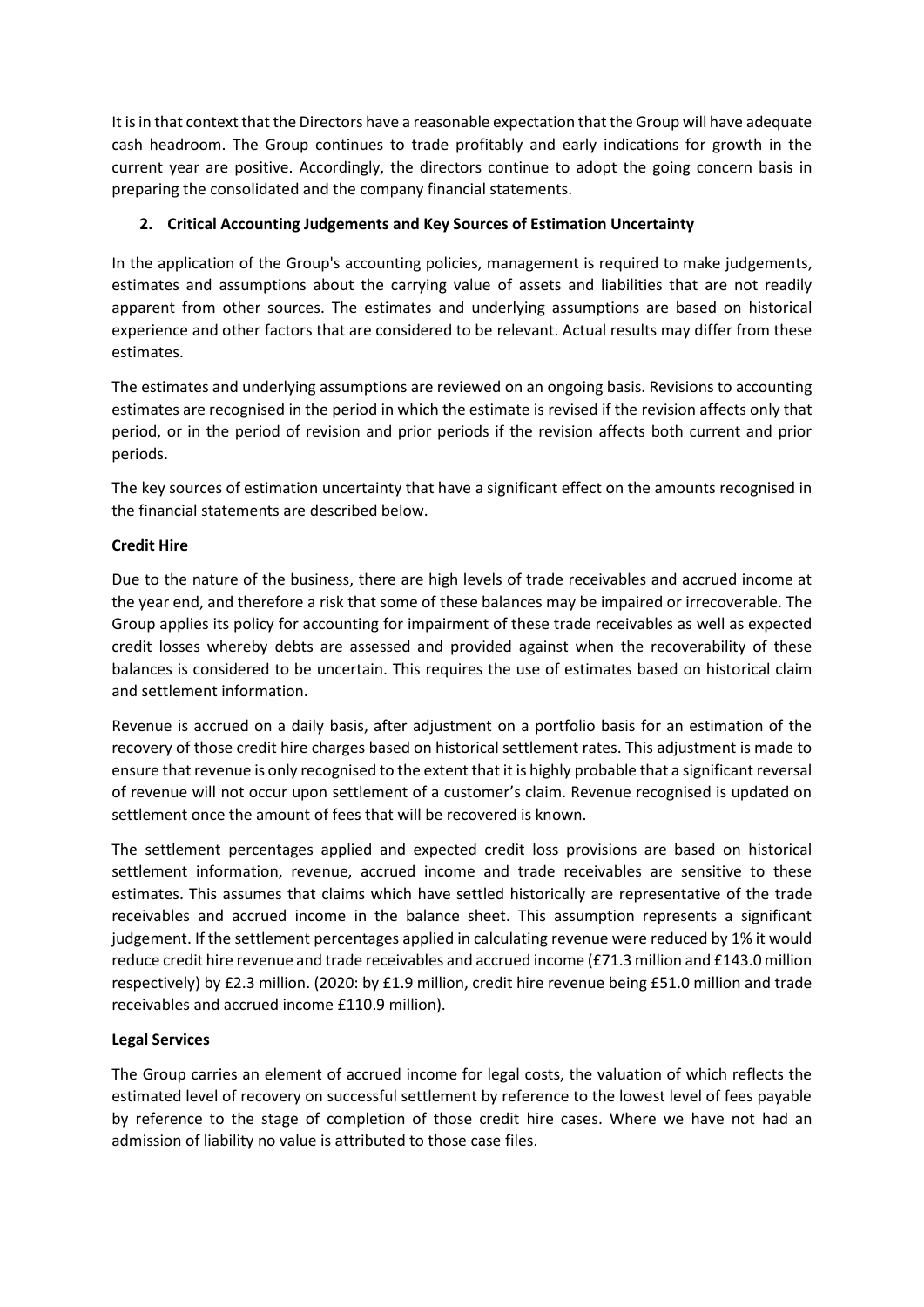Accrued income is also recognised in respect of serious injury and housing disrepair claims, only where we have an admission of liability and by reference to the work undertaken in pursuing a settlement for our clients, taking into account the risk associated with the individual claim and expected future value of fees from those claims on a claim-by-claim basis.

For both credit hire and legal services, the historical settlement rates used in determining the carrying value may differ from the rates at which claims ultimately settle. This represents an area of key estimation uncertainty for the Group.

## **3. Segmental Reporting**

The Group's reportable segments are as follows:

- the provision of credit hire vehicles to individuals who have had a non-fault accident, and
- associated legal services in the support of the individual provided with a vehicle by the Group and other legal service activities

Management monitors the operating results of business segments separately for the purpose of making decisions about resources to be allocated and of assessing performance.

## **Year ended 31 December 2021**

|                                                                                           | <b>Credit Hire</b> | Legal<br><b>Services</b> | <b>Housing</b><br><b>Disrepair</b> | <b>VW Class</b><br><b>Action</b> | Group &<br><b>Central</b><br><b>Costs</b> | <b>Consolidated</b> |
|-------------------------------------------------------------------------------------------|--------------------|--------------------------|------------------------------------|----------------------------------|-------------------------------------------|---------------------|
|                                                                                           | £'000s             | £'000s                   | £'000s                             | £'000s                           | £'000s                                    | £'000s              |
| <b>Revenues</b>                                                                           |                    |                          |                                    |                                  |                                           |                     |
| Third party                                                                               | 71,338             | 41,823                   | 5,076                              |                                  |                                           | 118,237             |
| <b>Total revenues</b>                                                                     | 71,338             | 41,823                   | 5,076                              |                                  | $\overline{a}$                            | 118,237             |
| <b>Profit before taxation</b>                                                             | 19,811             | 4,423                    | 2,592                              | (819)                            | (2, 261)                                  | 23,746              |
| Net cash from operations                                                                  | (10, 654)          | 5,637                    | (568)                              | (819)                            | (903)                                     | (7, 307)            |
| Depreciation, amortisation<br>and gain on disposal of<br>property, plant and<br>equipment | 7,205              | 1,436                    |                                    |                                  |                                           | 8,641               |
| <b>Segment assets</b>                                                                     | 161,578            | 49,545                   | 3,648                              |                                  | 192                                       | 214,963             |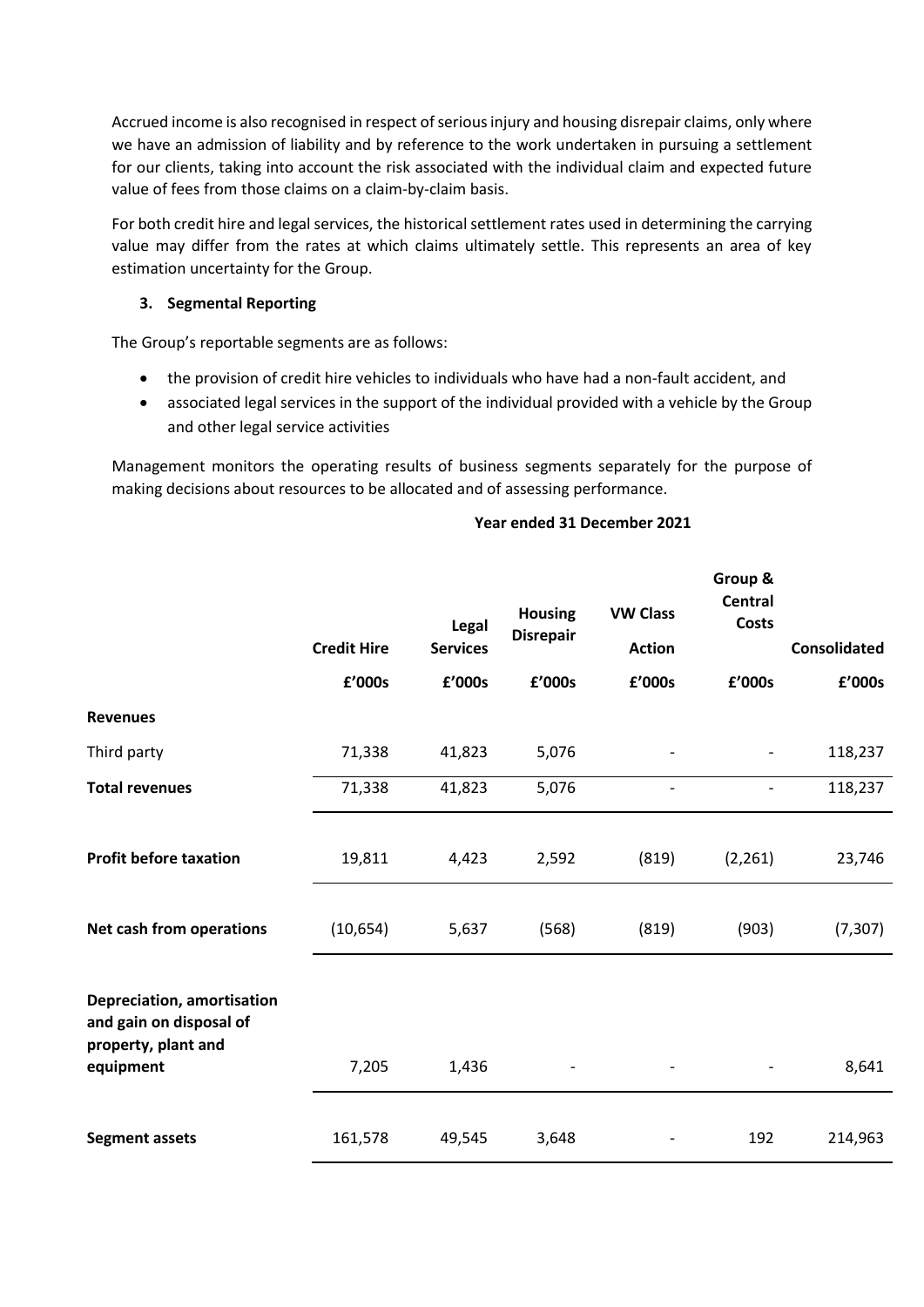| Capital expenditure        | 998    | 441    | $\overline{\phantom{0}}$ | $\overline{\phantom{a}}$ | $\overline{\phantom{a}}$ | 1,439  |
|----------------------------|--------|--------|--------------------------|--------------------------|--------------------------|--------|
| <b>Segment liabilities</b> | 55,415 | 25,413 | $\overline{\phantom{0}}$ | 5,501                    | 410                      | 86,739 |

## **Year ended 31 December 2020**

|                                                                              | <b>Credit Hire</b> | Legal<br><b>Services</b> | <b>Housing</b><br><b>Disrepair</b> | <b>VW Class</b><br><b>Action</b> | Group &<br><b>Central</b><br><b>Costs</b> | <b>Consolidated</b> |
|------------------------------------------------------------------------------|--------------------|--------------------------|------------------------------------|----------------------------------|-------------------------------------------|---------------------|
|                                                                              |                    |                          |                                    |                                  |                                           |                     |
|                                                                              | £'000s             | £'000s                   | £'000s                             | £'000s                           | £'000s                                    | £'000s              |
| <b>Revenues</b>                                                              |                    |                          |                                    |                                  |                                           |                     |
| Third party                                                                  | 51,591             | 34,419                   | 742                                |                                  |                                           | 86,752              |
| <b>Total revenues</b>                                                        | 51,591             | 34,419                   | 742                                | $\overline{\phantom{a}}$         |                                           | 86,752              |
|                                                                              |                    |                          |                                    |                                  |                                           |                     |
| <b>Profit before taxation</b>                                                | 17,891             | 2,476                    | 341                                | (2,906)                          | (2, 314)                                  | 15,488              |
| Net cash from operations                                                     | (15)               | 3,455                    | (168)                              | (2,906)                          | (161)                                     | 205                 |
| Depreciation, amortisation<br>and gain on disposal of<br>property, plant and |                    |                          |                                    |                                  |                                           |                     |
| equipment                                                                    | 5,492              | 1,173                    |                                    |                                  |                                           | 6,665               |
| <b>Segment assets</b>                                                        | 125,055            | 45,280                   | 509                                | $\qquad \qquad -$                | 1,360                                     | 172,204             |
| Capital expenditure                                                          | 4,238              | 900                      |                                    |                                  |                                           | 5,138               |
| <b>Segment liabilities</b>                                                   | 39,521             | 16,886                   |                                    | 2,251                            | 3,108                                     | 61,766              |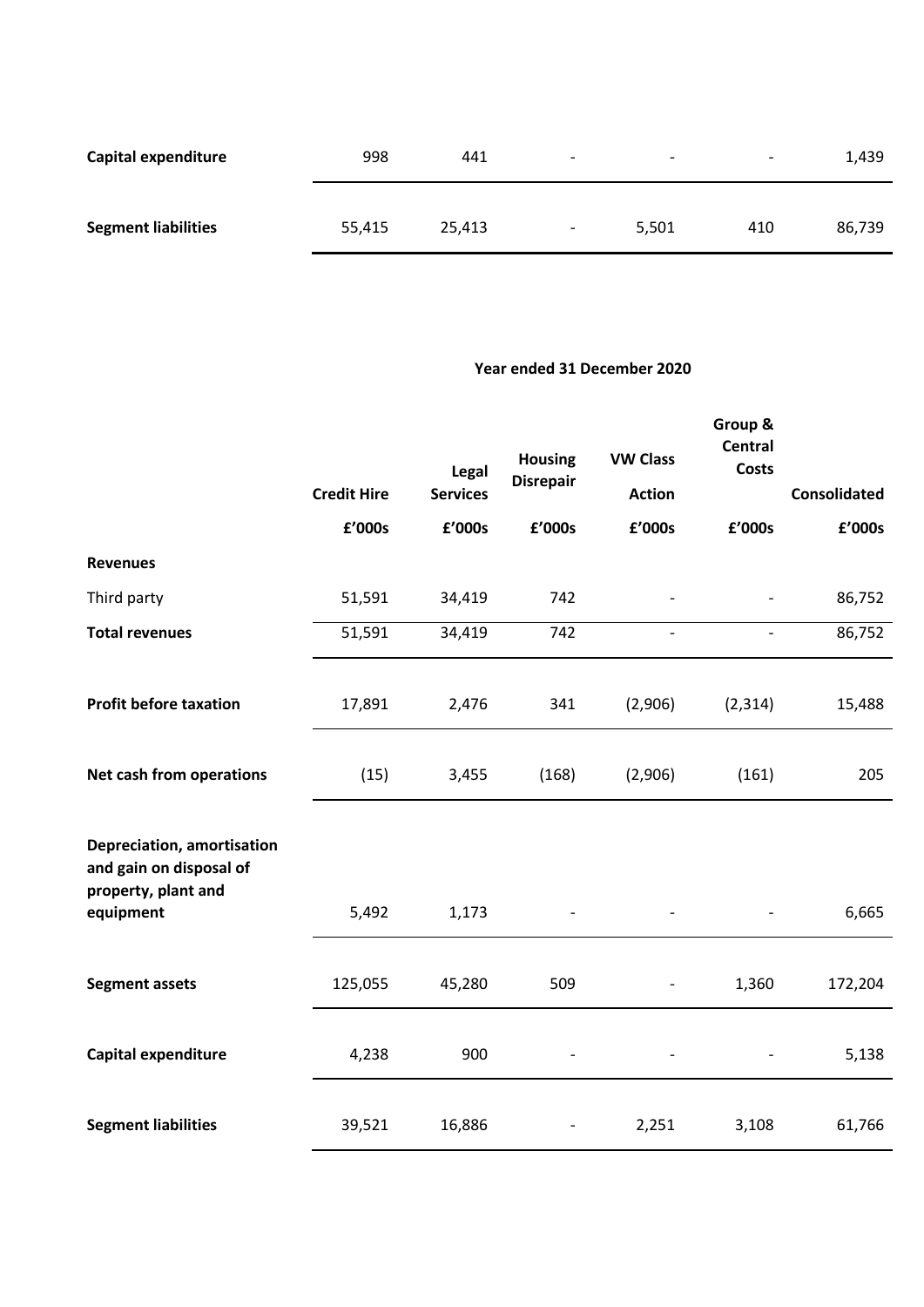Interest income/expense and income tax are not measured on a segment basis.

## **4. Operating Profit**

Operating profit is arrived at after charging:

|                                                   | 2021   | 2020   |
|---------------------------------------------------|--------|--------|
|                                                   | £'000s | £'000s |
|                                                   |        |        |
| Depreciation on owned assets                      | 653    | 474    |
| Depreciation on right of use assets               | 8,039  | 6,333  |
| Amortisation                                      | 137    | 91     |
| Share based payments                              | 378    | 658    |
| Gain on disposal of property, plant and equipment | (188)  | (236)  |
|                                                   |        |        |

There were no non-recurring costs in the year ended 31 December 2021 or 2020.

Included in the above are the costs associated with the following services provided by the Company's auditor:

|                                                     | 2021   | 2020   |
|-----------------------------------------------------|--------|--------|
|                                                     | £'000s | £'000s |
| <b>Audit services</b>                               |        |        |
| Audit of the Company and the consolidated financial |        |        |
| statements                                          | 50     | 40     |
| Audit of the Company's subsidiaries                 | 120    | 89     |
|                                                     |        |        |
| <b>Total audit fees</b>                             | 170    | 129    |
| All other services                                  |        |        |
|                                                     |        |        |
| Total fees payable to the Company's auditor         | 170    | 129    |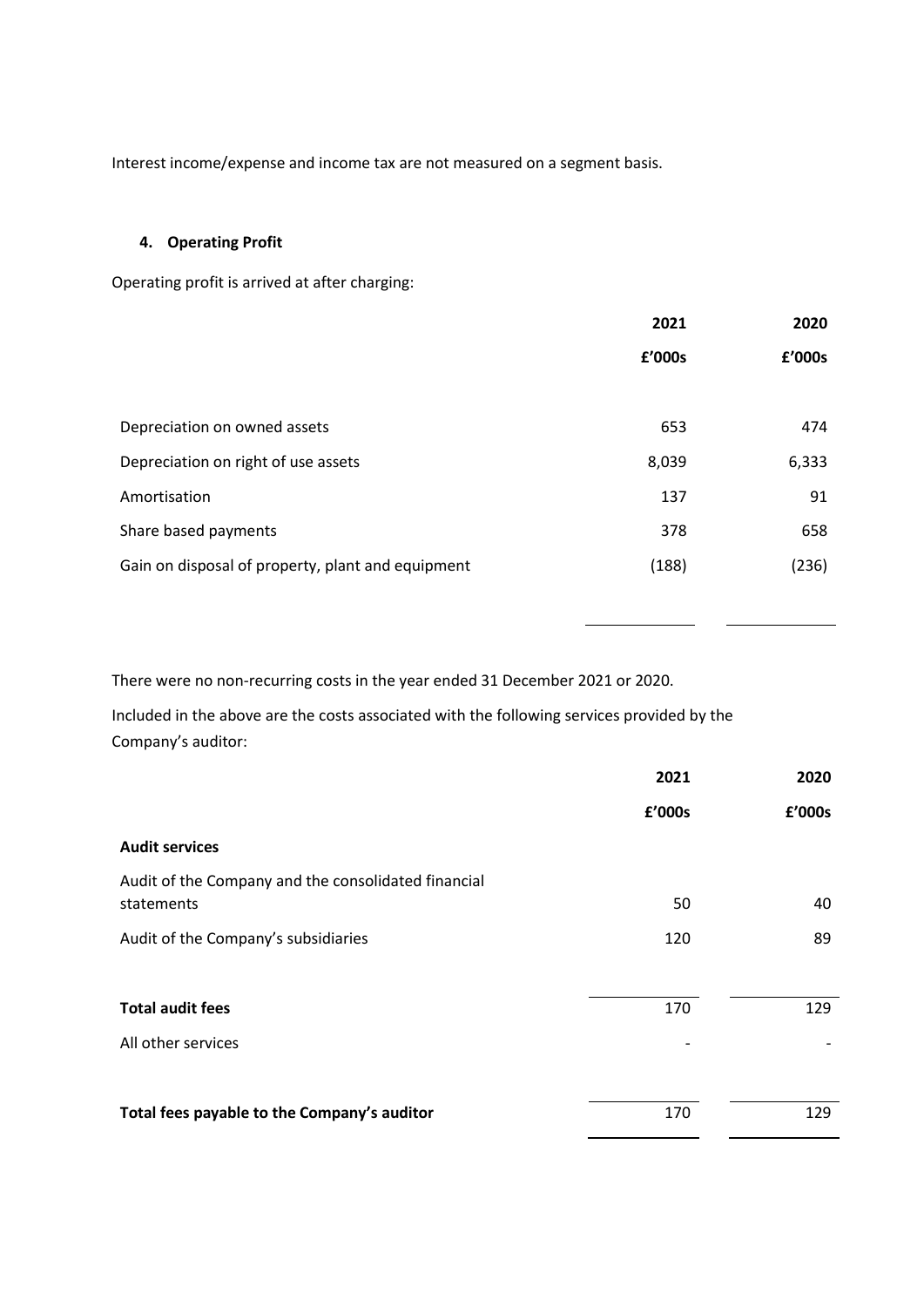#### **5. Earnings Per Share**

|                                                             | 2021        | 2020        |
|-------------------------------------------------------------|-------------|-------------|
| <b>Number of shares:</b>                                    | No.         | No.         |
| Weighted number of ordinary shares outstanding              | 116,000,000 | 113,550,685 |
| Effect of dilutive options                                  | 2,200,000   | 2,200,000   |
| Weighted number of ordinary shares outstanding -<br>diluted | 118,200,000 | 115,750,685 |
| Earnings:                                                   | £'000s      | £'000s      |
|                                                             |             |             |
| Profit basic and diluted                                    | 19,148      | 12,315      |
| Profit adjusted and diluted                                 | 19,526      | 12,973      |
|                                                             |             |             |
| <b>Earnings per share:</b>                                  | Pence       | Pence       |
| Basic earnings per share                                    | 16.5        | 10.8        |
| Adjusted earnings per share                                 | 16.8        | 11.4        |
| Diluted earnings per share                                  | 16.2        | 10.6        |
| Adjusted diluted earnings per share                         | 16.5        | 11.2        |

The adjusted profit after tax for 2021 and adjusted earnings per share are shown before share‑based payment charges of £0.4 million (2020: £0.7 million). The Directors believe that the adjusted profit after tax and the adjusted earnings per share measures provide additional useful information for shareholders on the underlying performance of the business. These measures are consistent with how underlying business performance is measured internally. The adjusted profit after tax measure is not a recognised profit measure under IFRS and may not be directly comparable with adjusted profit measures used by other companies.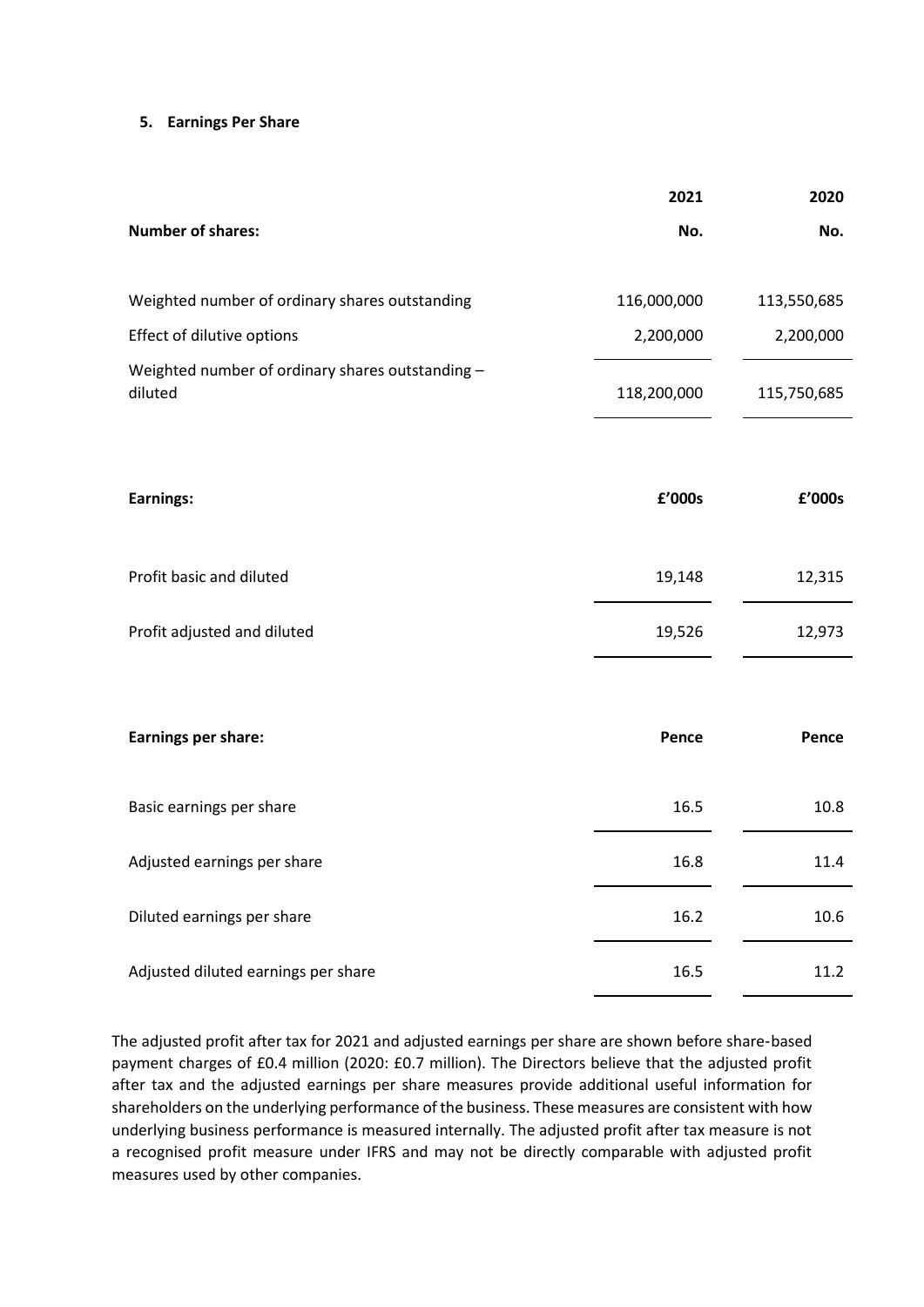# **6. Property, Plant and Equipment**

|                        |                 |                              | Fixtures,        |                          |              |
|------------------------|-----------------|------------------------------|------------------|--------------------------|--------------|
|                        | <b>Right of</b> | Property                     | fittings &       | <b>Office</b>            |              |
|                        |                 | improvement                  |                  |                          |              |
|                        | use assets      | S                            | <b>Equipment</b> | equipment                | <b>Total</b> |
|                        | £'000s          | £'000s                       | £'000s           | £'000s                   | £'000s       |
| Cost                   |                 |                              |                  |                          |              |
| At 1 January 2020      | 17,176          | 453                          | 1,781            | 787                      | 20,197       |
| Additions              | 10,176          | 39                           | 894              | 91                       | 11,200       |
| <b>Disposals</b>       | (2,659)         | $\overline{\phantom{a}}$     |                  | $\overline{\phantom{a}}$ | (2,659)      |
| At 31 December 2020    | 24,693          | 492                          | 2,675            | 878                      | 28,738       |
| Additions              | 12,607          | $\overline{2}$               | 450              | 85                       | 13,144       |
| Disposals              | (7,656)         | $\overline{\phantom{a}}$     |                  | (334)                    | (7,990)      |
| At 31 December 2021    | 29,644          | 494                          | 3,125            | 629                      | 33,892       |
| Depreciation           |                 |                              |                  |                          |              |
| At 1 January 2020      | 7,319           | 273                          | 460              | 651                      | 8,703        |
| Charge for year        | 6,333           | 24                           | 399              | 51                       | 6,807        |
| Eliminated on disposal | (2,040)         | $\qquad \qquad \blacksquare$ |                  | $\overline{\phantom{a}}$ | (2,040)      |
| At 31 December 2020    | 11,612          | 297                          | 859              | 702                      | 13,470       |
| Charge for the year    | 8,039           | 25                           | 559              | 69                       | 8,692        |
| Eliminated on disposal | (6,903)         | $\qquad \qquad \blacksquare$ |                  | (334)                    | (7, 237)     |
| At 31 December 2021    | 12,748          | 322                          | 1,418            | 437                      | 14,925       |
|                        |                 |                              |                  |                          |              |
| <b>Carrying amount</b> |                 |                              |                  |                          |              |
| At 31 December 2021    | 16,896          | 172                          | 1,707            | 192                      | 18,967       |
| At 31 December 2020    | 13,081          | 195                          | 1,816            | 176                      | 15,268       |
|                        |                 |                              |                  |                          |              |

Motor Vehicles are all financed and as such are included in the right of use assets column above.

Property, plant and equipment includes right-of-use assets with carrying amounts as follows:

|                            | Land and         | Motor    |       |
|----------------------------|------------------|----------|-------|
|                            | <b>Buildings</b> | vehicles | Total |
|                            | £000             | £000     | £000  |
| <b>Right-of-use assets</b> |                  |          |       |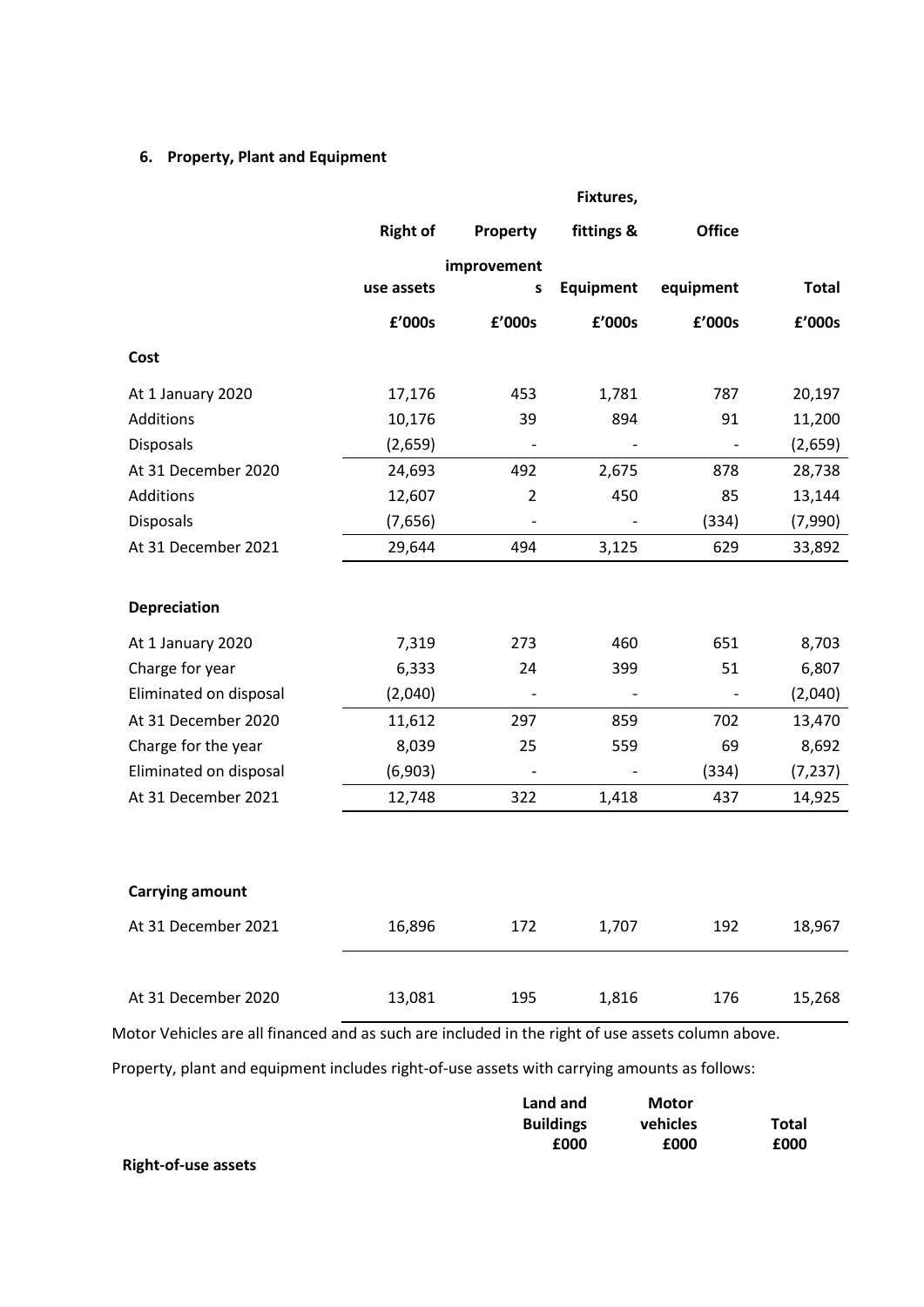| At 1 January 2020                | 4,819                        | 5,038    | 9,857    |
|----------------------------------|------------------------------|----------|----------|
| Depreciation charge for the year | (920)                        | (5, 413) | (6, 333) |
| Additions to right-of use assets | 1,201                        | 8,975    | 10,176   |
| Disposals of right-of-use assets | $\qquad \qquad \blacksquare$ | (619)    | (619)    |
| At 31 December 2020              | 5,100                        | 7,981    | 13,081   |
| Depreciation charge for the year | (950)                        | (7,089)  | (8,039)  |
| Additions to right-of-use assets |                              | 12,607   | 12,607   |
| Disposals of right-of-use assets |                              | (753)    | (753)    |
| At 31 December 2021              | 4,150                        | 12,746   | 16,896   |

# **7. Intangibles**

**Intangible Assets**

|                        | <b>Software</b><br>licences |
|------------------------|-----------------------------|
|                        | £'000s                      |
| Cost                   |                             |
| At 1 January 2020      | 210                         |
| Additions              | 151                         |
| At 31 December<br>2020 | 361                         |
| Additions              | 91                          |
| At 31 December<br>2021 | 452                         |
| <b>Amortisation</b>    |                             |
| At 1 January 2020      | 35                          |
| Charge for year        | 92                          |
| At 31 December<br>2020 | 127                         |
| Charge for the year    | 137                         |
| At 31 December<br>2021 | 264                         |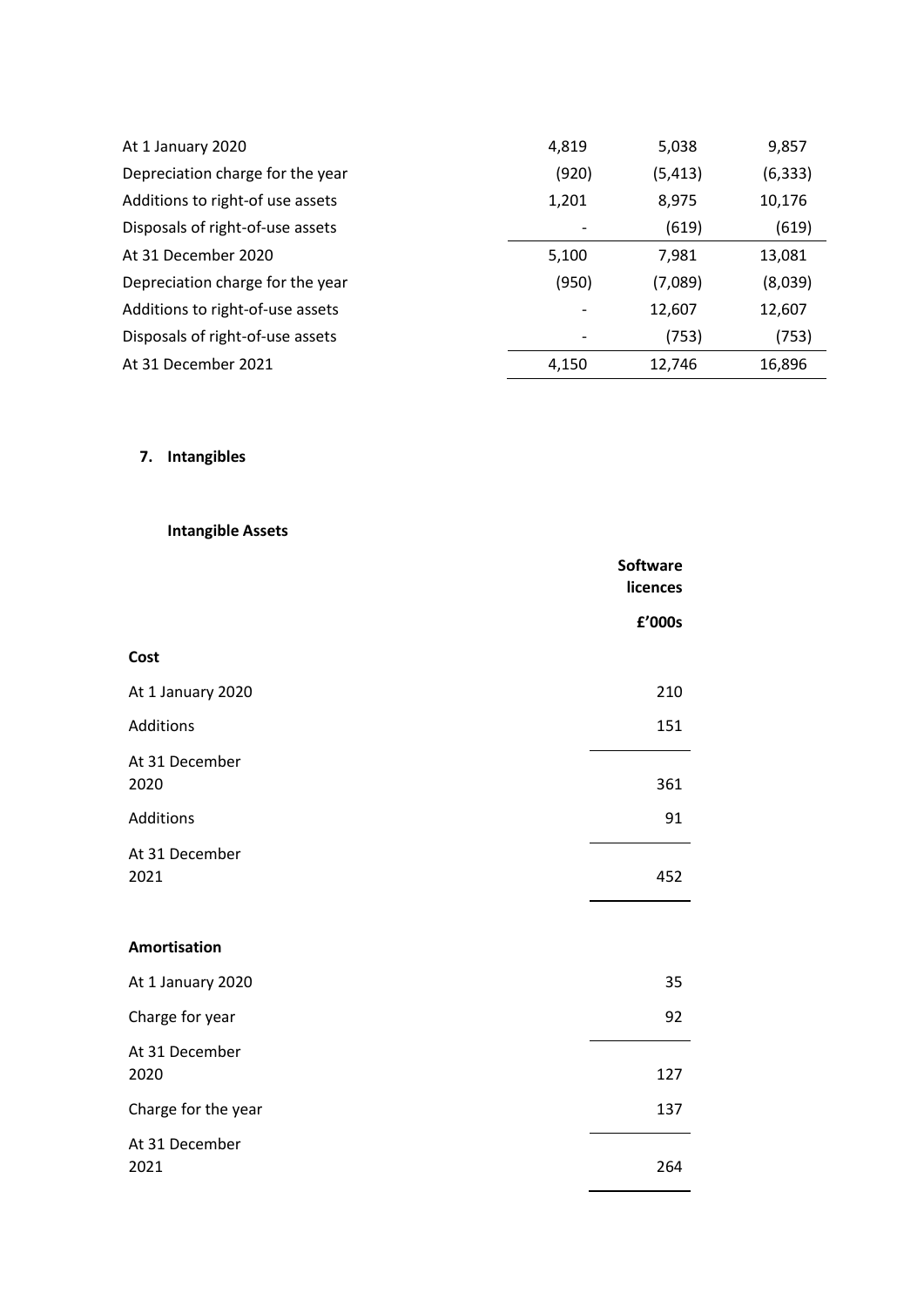#### **Carrying amount**

| At 31 December<br>2021                        | 188        |            |
|-----------------------------------------------|------------|------------|
| At 31 December<br>2020                        | 234        |            |
| <b>Trade and Other Receivables</b><br>8.      |            |            |
|                                               | 2021       | 2020       |
|                                               | £'000s     | £'000s     |
| Gross claim value                             | 325,260    | 262,575    |
| Settlement adjustment on initial recognition  | (151, 507) | (121, 967) |
| Trade receivables before impairment provision | 173,753    | 140,608    |
| Provision for impairment of trade receivables | (27, 360)  | (21, 016)  |
| Net trade receivables                         | 146,393    | 119,592    |
| Accrued income                                | 39,431     | 27,100     |
| Prepayments                                   | 1,849      | 596        |
| Other debtors                                 | 461        | 643        |
|                                               | 188,134    | 147,931    |

The Group's exposure to credit and market risks, including impairments and allowances for credit losses, relating to trade and other receivables is disclosed in the financial risk management and impairment of financial assets note. Whilst credit risk is considered to be low, the market risks inherent in the business pertaining to the nature of legal and court cases and ageing thereof is a significant factor in the valuation of trade receivables.

Average gross debtor days calculated on a count back basis were 432 at 31 December 2021 and 428 at 31 December 2020.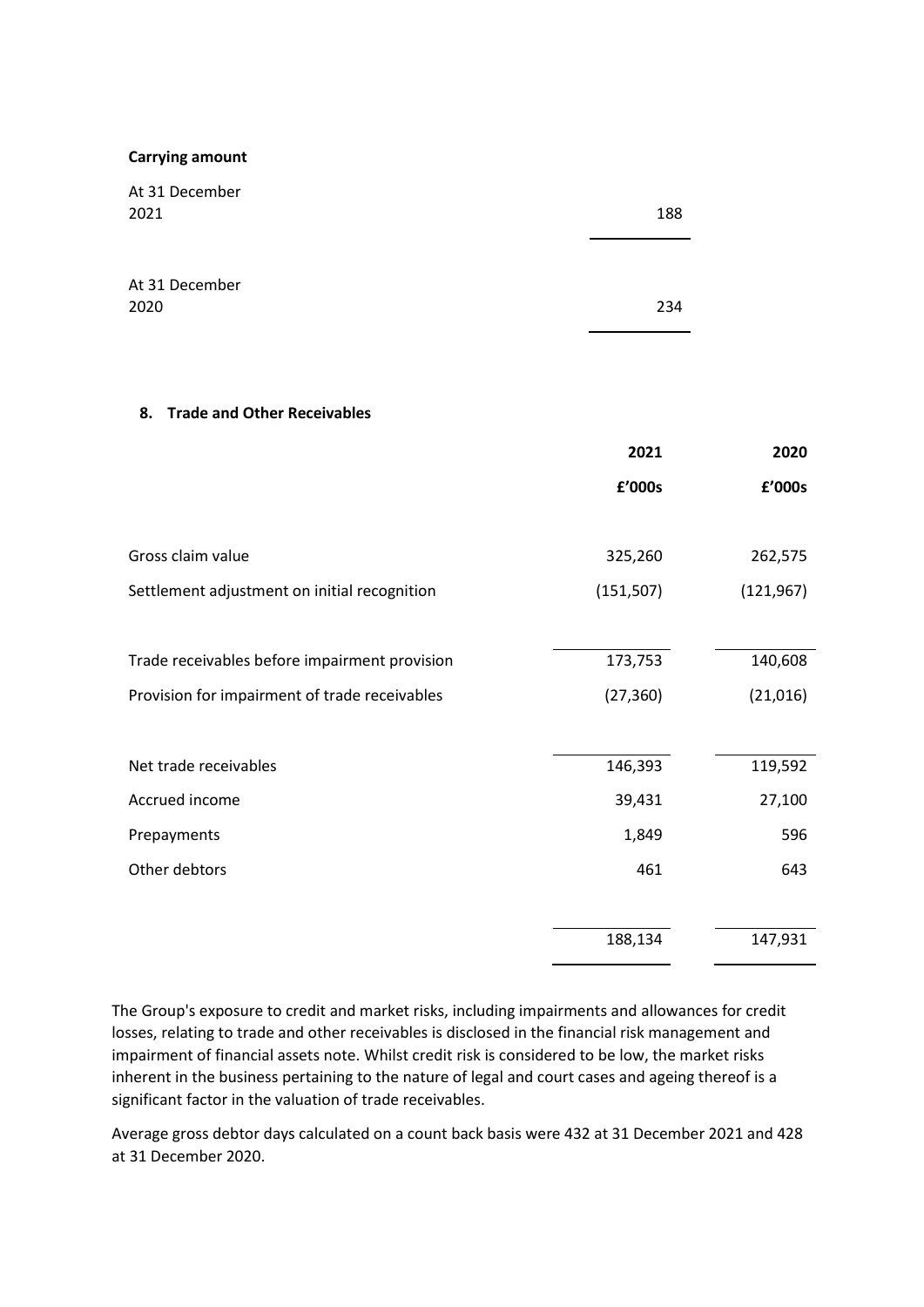## **Age of net trade receivables**

|                    | 2021    | 2020    |
|--------------------|---------|---------|
|                    | £'000s  | £'000s  |
|                    |         |         |
| Within 1 year      | 83,166  | 67,361  |
| 1 to 2 years       | 34,931  | 32,049  |
| 2 to 3 years       | 19,716  | 12,791  |
| 3 to 4 years       | 7,524   | 6,709   |
| Over 4 years       | 1,056   | 682     |
|                    |         |         |
|                    | 146,393 | 119,592 |
|                    |         |         |
| Average age (days) | 432     | 428     |

The provision for impairment of trade receivables is the difference between the carrying value and the present value of the expected proceeds. The Directors consider that the fair value of trade and other receivables is not materially different from the carrying value.

## **Movement in provision for impairment of trade receivables**

|                       | 2021     | 2020     |
|-----------------------|----------|----------|
|                       | £'000s   | £'000s   |
|                       |          |          |
| Opening balance       | 21,016   | 19,478   |
| Increase in provision | 10,635   | 6,448    |
| Utilised in the year  | (4, 291) | (4, 910) |
|                       |          |          |
|                       | 27,360   | 21,016   |

## **9. Borrowings**

| 2021   | 2020   |
|--------|--------|
| f'000s | £'000s |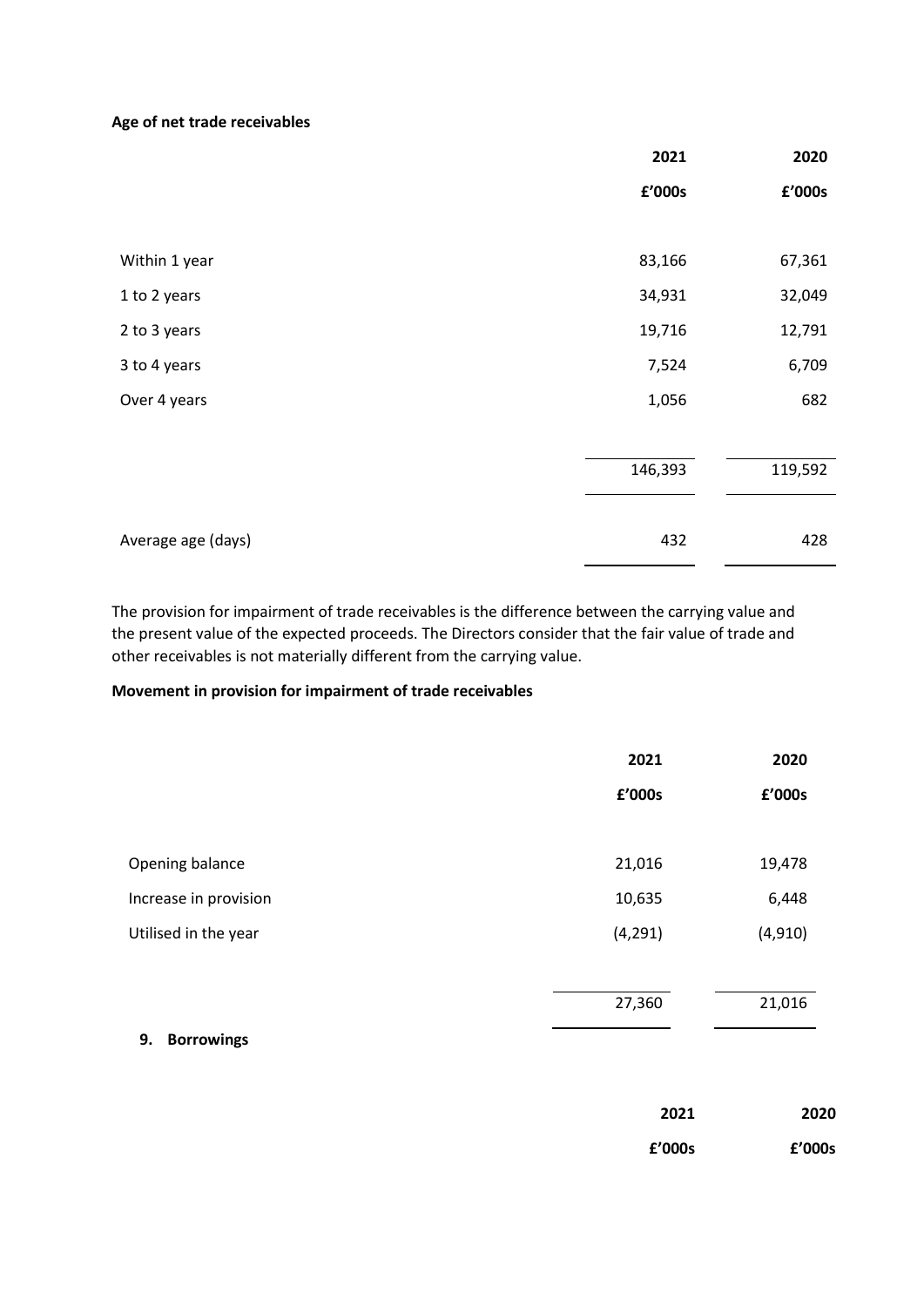#### **Non-current loans and borrowings**

| Lease liabilities                   | 8,430  | 8,945  |
|-------------------------------------|--------|--------|
| Revolving credit facility           | 10,000 |        |
| Other borrowings                    | 3,814  | 3,681  |
|                                     |        |        |
|                                     | 22,244 | 12,626 |
| <b>Current loans and borrowings</b> |        |        |
| Revolving credit facility           |        | 8,000  |
| Lease liabilities                   | 8,833  | 4,753  |
| Invoice discounting facility        | 29,258 | 16,341 |
| Other borrowings                    | 9,241  | 6,953  |
|                                     |        |        |
|                                     | 47,332 | 36,047 |

Direct Accident Management Limited uses an invoice discounting facility which is secured on the trade receivables of that company. Security held in relation to the facility includes a debenture over all assets of Direct Accident Management Limited dated 11 October 2016, extended to cover the assets of Anexo Group Plc and Edge Vehicles Rentals Group Limited from 20 June 2018 and 28 June 2018 respectively, as well as a cross corporate guarantee with Professional and Legal Services Limited dated 21 February 2018. At the end of December 2021, Direct Accident Management Limited has availability within the invoice discounting facility of £1.3 million (2020: £2.2 million).

In July 2020 Direct Accident Management Limited secured a £5.0 million loan facility from Secure Trust Bank Plc, under the Government's CLBILS scheme. The loan was secured on a repayment basis over the three year period, with a three month capital repayment holiday.

Direct Accident Management Limited is also party to a number of leases which are secured over the respective assets funded.

The revolving credit facility is secured by way of a fixed charge dated 26 September 2019, over all present and future property, assets and rights (including uncalled capital) of Bond Turner Limited. The loan is structured as a revolving credit facility which is committed for a three-year period, until 13 October 2024, with no associated repayments due before that date. Interest is charged at 3.25% over the Respective Rate. The facility increased in the year from £8.0 million to £10.0 million and was fully drawn down as at 31 December 2021 and 2020.

The Group's banking arrangements are subject to monitoring through financial performance measures or covenants. During the COVID pandemic, certain of these measures and covenants came under pressure and required action by the Group which included a regular dialogue between all parties to ensure that the reasons behind the breaches were fully understood, agreed and ultimately waived. All the required waivers were fully in place post year end. A facility from Secure Trust (£29.3 million as at 31 December 2021) was already classified as repayable on demand so was not impacted.